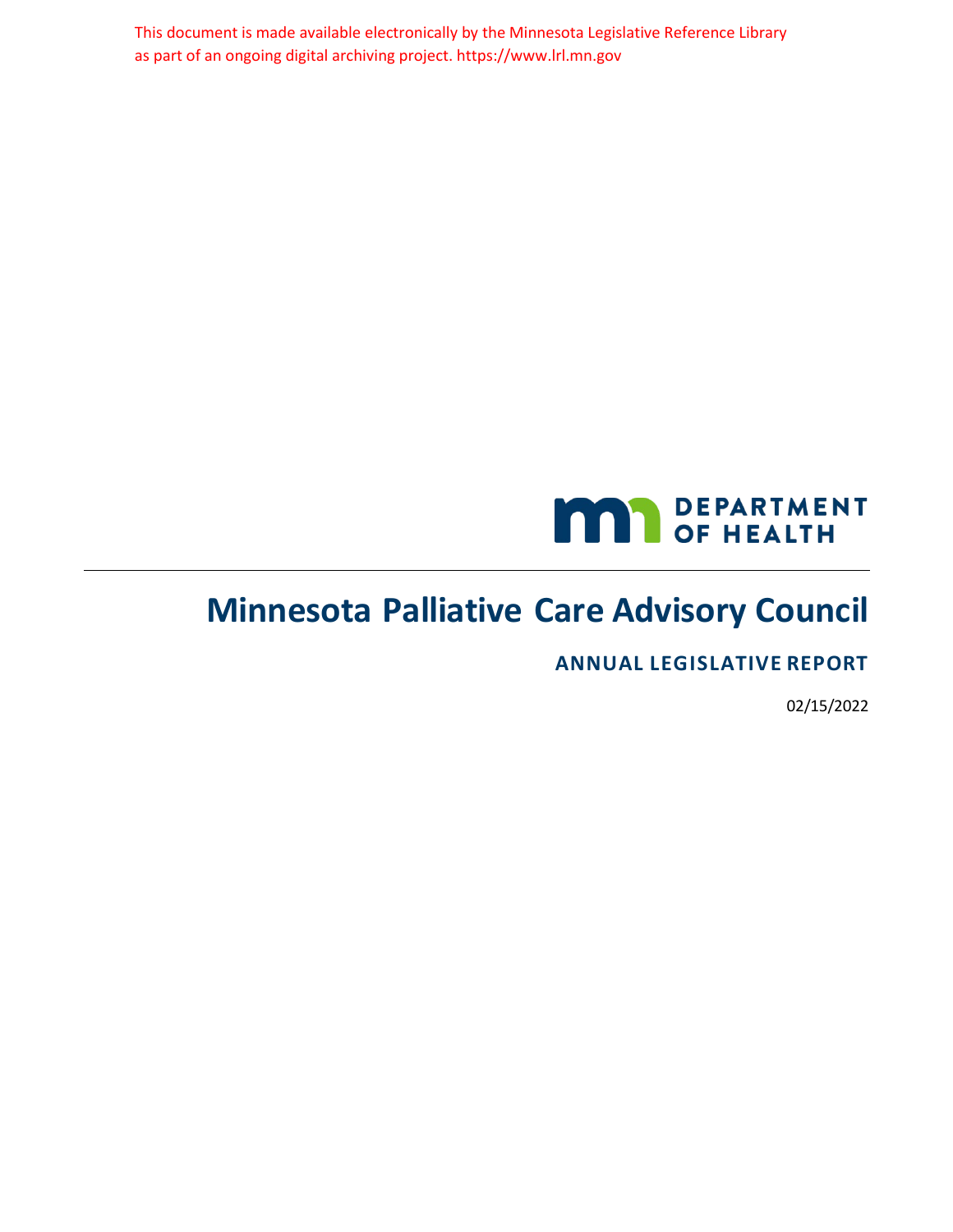### **Minnesota Palliative Care Advisory Council Annual Legislative Report**

Minnesota Department of Health Comprehensive Cancer Control Program PO Box 64882 St. Paul, MN 55164 651-201-5094 [health.compcancer@state.mn.us](mailto:health.compcancer@state.mn.us) [www.health.state.mn.us](http://www.health.state.mn.us/)

As requested by Minnesota Statute 3.197: This report cost approximately \$3,500 to prepare, including staff time, printing and mailing expenses.

*Upon request, this material will be made available in an alternative format such as large print, Braille or audio recording. Printed on recycled paper.*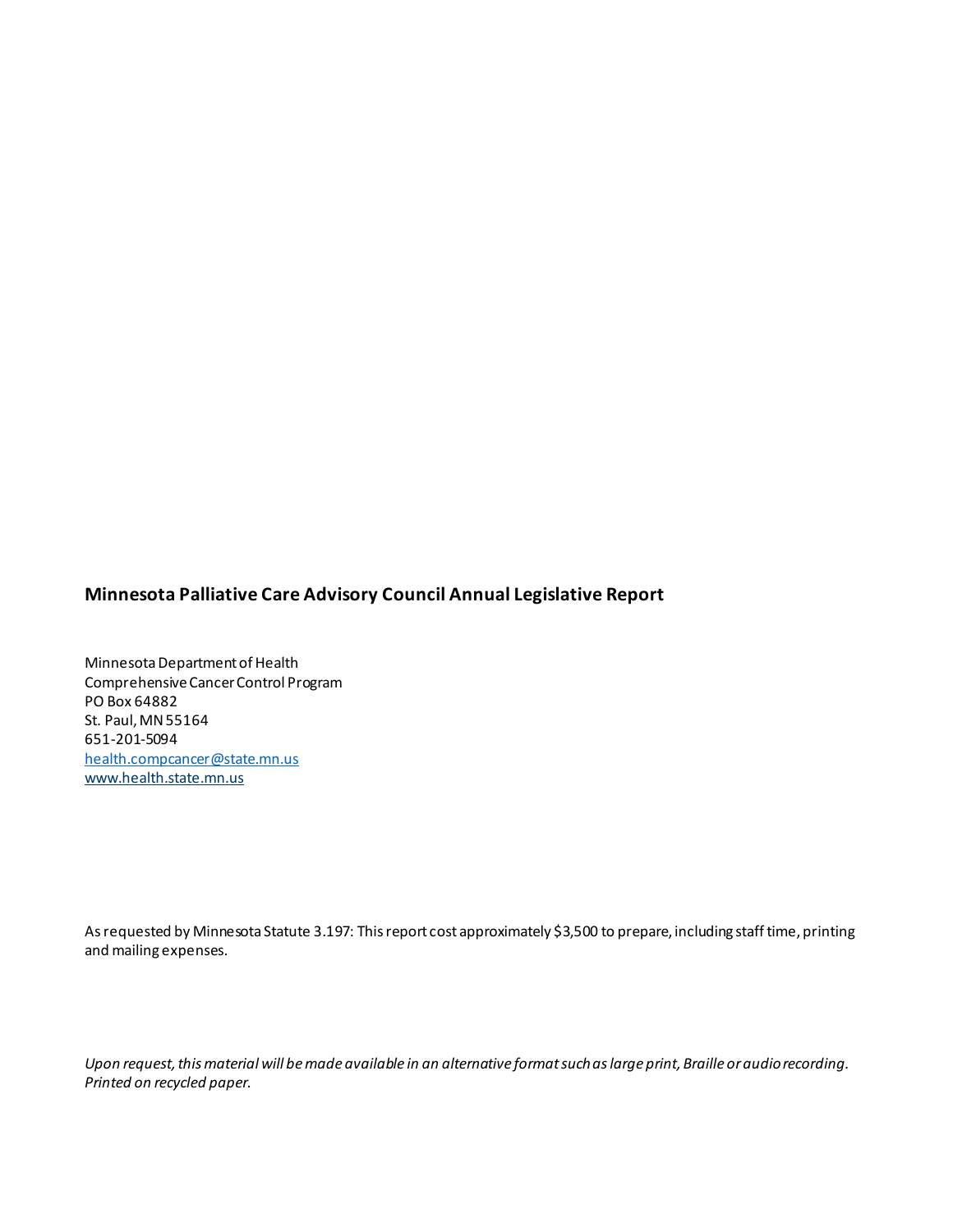## Contents

| Appendix D: Summary Serious Illness Action Network August 2021 Summit on Palliative Care: Policy, |  |
|---------------------------------------------------------------------------------------------------|--|
|                                                                                                   |  |
|                                                                                                   |  |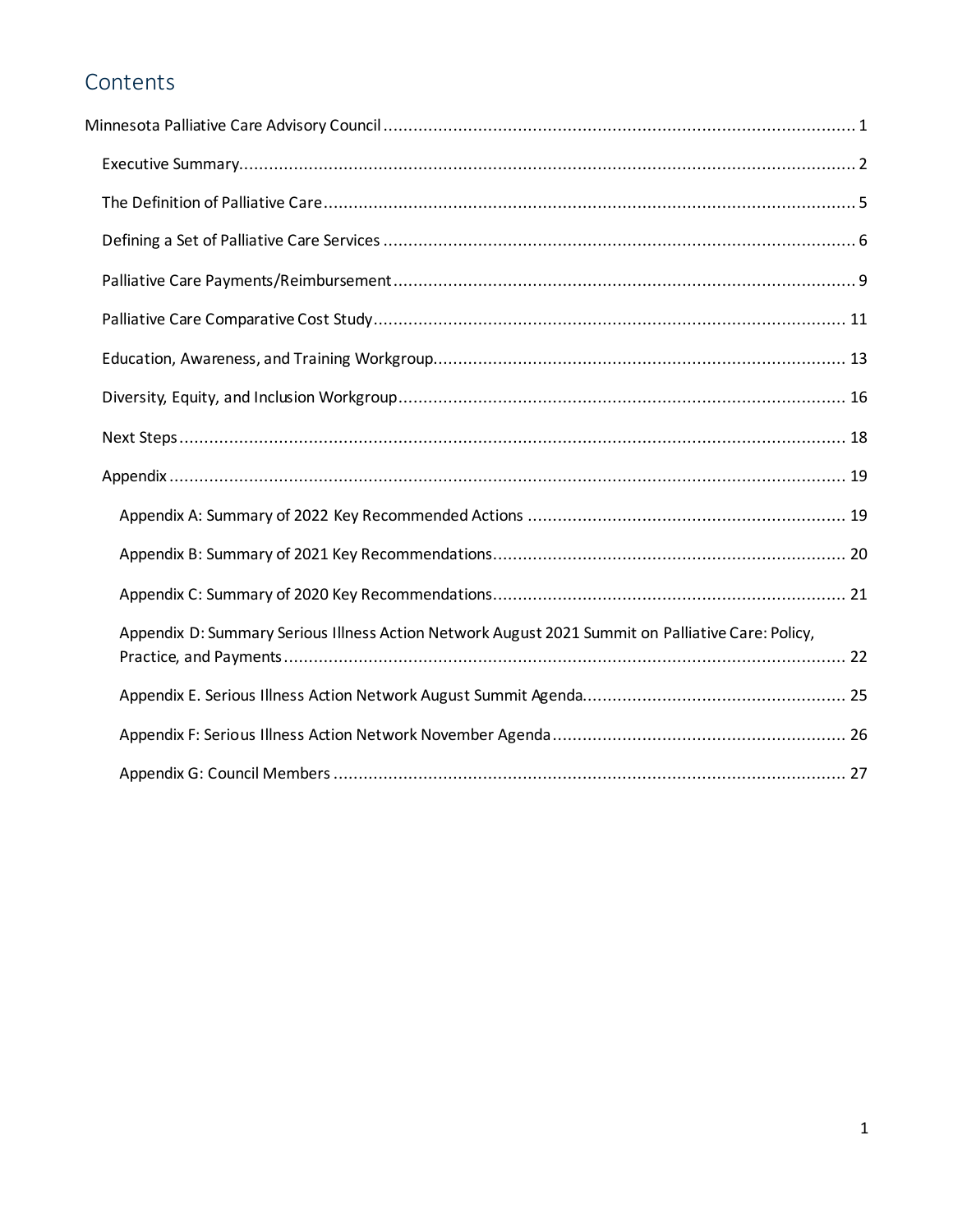# <span id="page-3-0"></span>**Executive Summary**

The Minnesota Legislature established the Minnesota Palliative Care Advisory Council (the Council) in 2017 under Minnesota Statutes, section 144.059. The Council is charged with assessing, analyzing, and making recommendations to the legislature on issues related to palliative care in Minnesota. The Council is required to report on its progress by February 15 of each year.

This report:

- **Provides information about the Palliative Care Advisory Council's work in 2021.**
- Provides information about palliative care.
- Details the Council's policy recommended actions, which will be the foundation for its work in 2022.

History will record 2021 as the year that began with the hope that the COVID-19 pandemic would be winding down or done by the end of the year. Vaccines had been approved for emergency use, vaccine production was in full swing, and vaccinations were being administeredand managed through a controlled rollout to every corner of the state.

Confirmed cases, positivity rates, and hospitalizations began to decline mid-year. But, instead of a continual gradual decline indicating the worst was over, by fall Minnesota saw an alarming uptick in cases as the new COVID-19 Delta variant devastated the nation.

Instead of celebrating the end of the pandemic, Minnesotans continued to experience more sobering milestones. COVID-19 deaths surpassed 9,000 deaths on November 16th, ending the year at over 10,000 deaths.

As Minnesota experienced the COVID-19 surge in late 2021, many regions reported hospital and ICU bed availability down to 1% or 2% capacity. The health care system is strained due to how long some COVID-19 patients are staying in the Intensive Care Units (ICU). In some cases, patients are on a ventilator for two months or longer. Prior to COVID-[1](#page-5-0)9, having someone on the ventilator for a month would be tremendously rare.<sup>1</sup>

Some hospitals reported zero beds available and had to turn patients away.

Unfortunately, COVID-19 is leaving in its wake increasing numbers of patients with "Long COVID." Sometimes referred to as COVID "long haulers," these survivors are an entirely new group of seriously ill patients throughout Minnesota, whose enduring, possibly life-long, symptoms will continue to challenge health care providers, especially those with palliative care expertise.

In addition to the bed shortage, the statistics regarding health care workers was sobering. As the pandemic took its physical and emotional toll on health care workers, many left their employment, either by personal choice or by reduction in staff.

The Palliative Care Advisory Council (the Council) is a microcosm of the roles in healthcare. It consists of 18 volunteers. Fourteen of them are health care professionals. All members have experienced physical and emotional fatigue from the personal and professional turmoil created by COVID-19.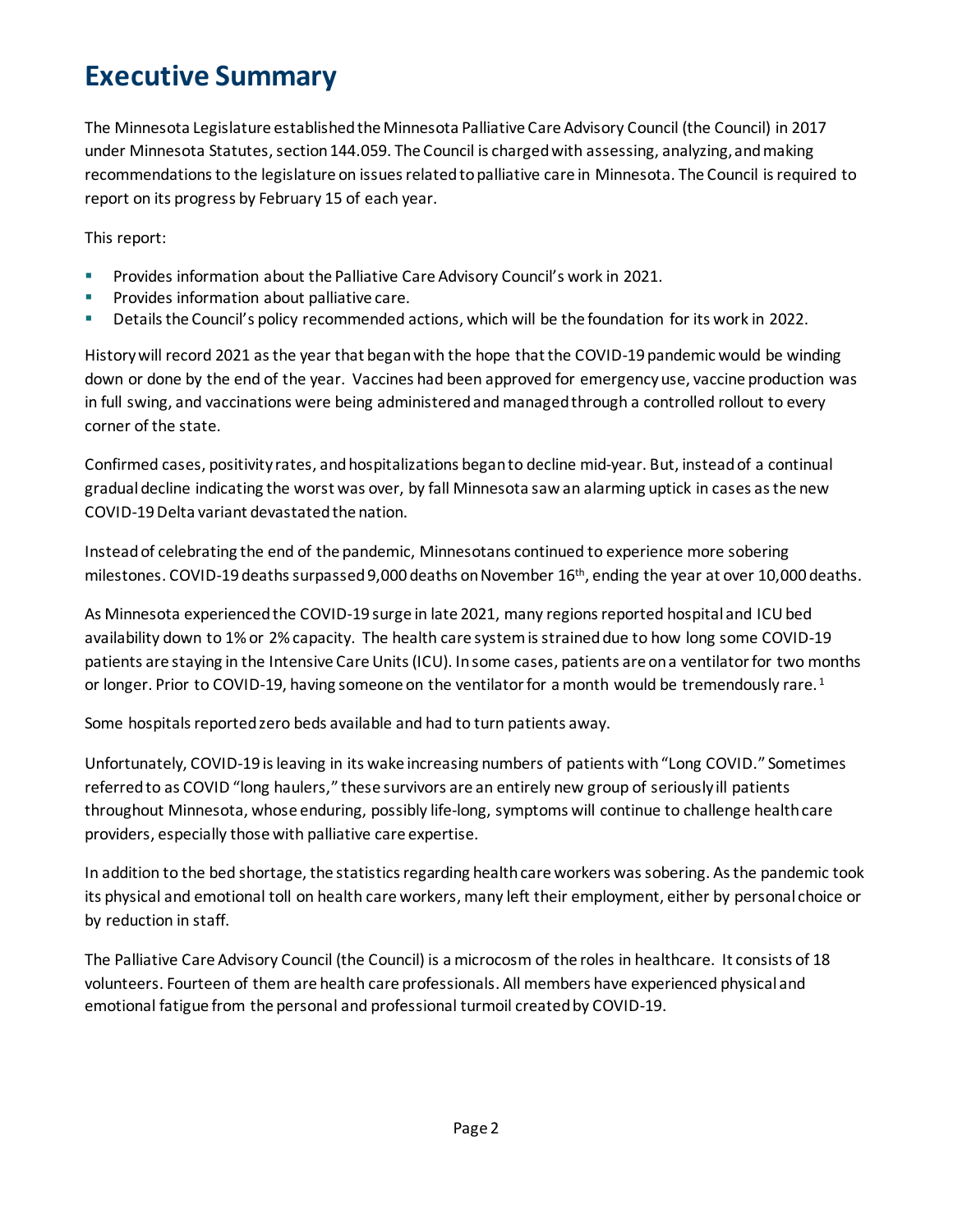The Council, like so many other businesses and industries across the state, took a long hard look at members' capacity to commit their time to the Council's work. It became clear that capacity for volunteering was significantly reduced.

As a result, the Council reorganized from six workgroups into these three active workgroups:

- Education, Awareness, and Training
- Diversity, Equity, and Inclusion (formerly called Health Equity)
- Policy, Reimbursement, Sustainability, and Research.

The Education, Awareness, and Training workgroup focused its efforts this year on defining goals for increasing palliative care awareness and training for Minnesota's health care workforce.

The Diversity, Equity, and Inclusion (DEI) workgroup, originally called the Health Equity workgroup and created in 2020, renamed its workgroup to reflect the current challenges of diversity, equity, and inclusion in the current health care system. This workgroup informs the work of the Council by applying the Minnesota Department of Health's framework for assessing health equity impacts of health policies affecting Minnesotans.

The Policy, Reimbursement, Sustainability, and Research workgroup focused its efforts on what actions are needed to provide a solid foundation for the advancement of Palliative Care in Minnesota. The majority of this report focuses on the Palliative Care definition, what a defined set of core palliative care benefits might include, and an outline of a palliative care payment structure that could be tailored to align with the Council's proposed definition and set of palliative care benefits.

Many Council members attended Minnesota's Serious Illness Action Network summits in late 2021. During the August summit, the Council partnered with the Minnesota Network of Hospice and Palliative Care and Stratis Health to lead discussions about "Palliative Care Practice, Policy, and Payments". The November summit focused on caregiving and the burdens faced by family caregivers during their care recipient's disease trajectory.

Both summits were rich in detail and discussion. Information from local and national experts shaped the Council's considerations for a core set of palliative care benefits and payment models.

The Council learned that it typically takes about 20 years to progress from an idea, to policy, and ultimately to full implementation.<sup>[2](#page-5-1)</sup> The Council heard from Torrie Fields, CEO of Votive Health, about Hawaii's 22-year palliative care journey, supporting the assertion of about 20 years from idea to actualization.

The Council recognizes it is time to start our own journey and shift from ideas and policy recommendations, to action, singling out critical next steps to advance palliative care in Minnesota.

After carefully evaluating all recommendations proposed this year and contained in prior annual reports, the Council puts forth the following four focused recommendations for action during 2022:

- 1. **Submit the Palliative Care Advisory Council's proposed definition of Palliative Care** to state legislators this session for action.
- 2. **Draft a recommended core set of palliative care services**for Minnesota.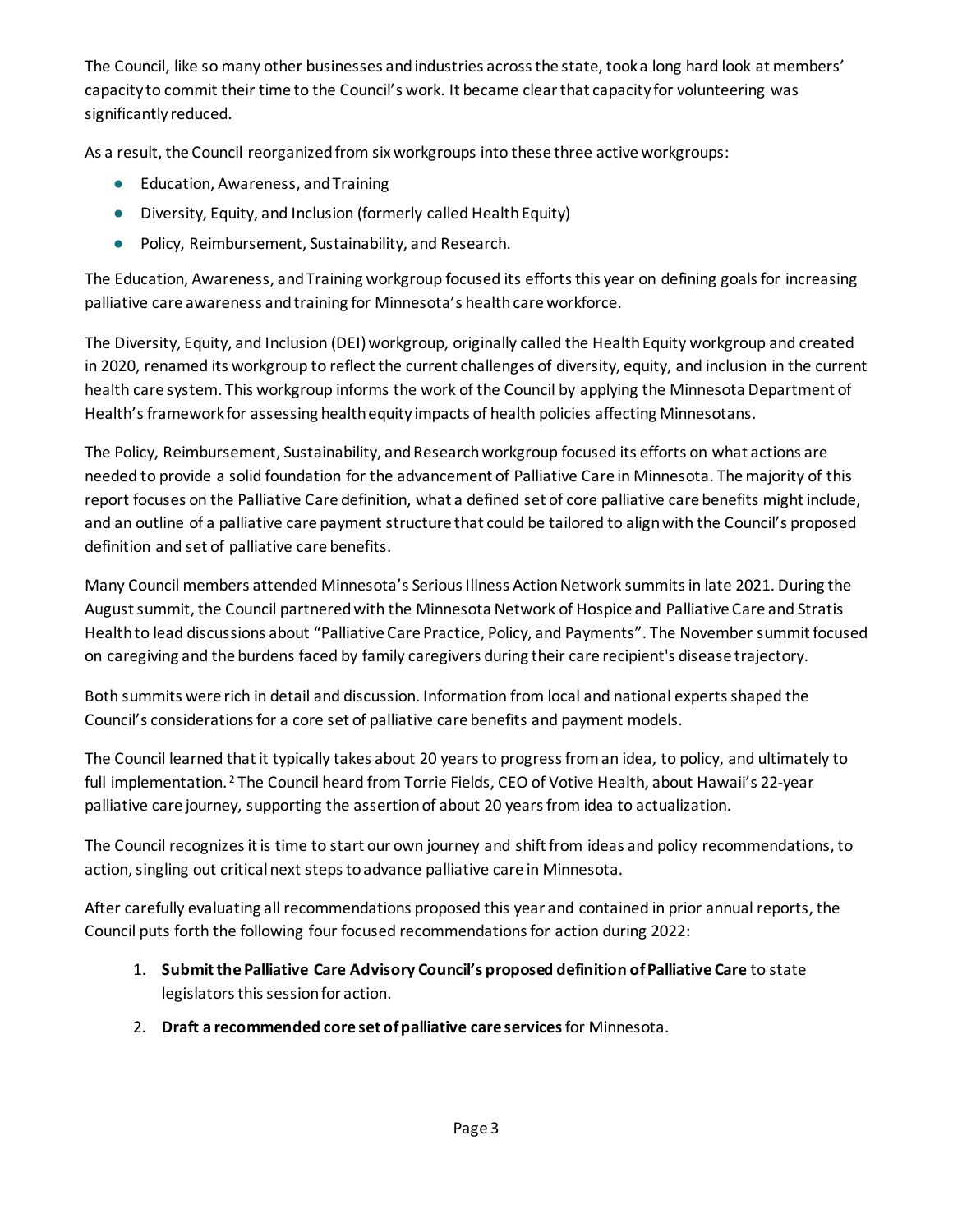- 3. **Collaborate with stakeholders**, such as the Department of Health and Human Services, **to identify and align palliative care payment models** to a recommended set of core palliative care services.
- 4. **Request the appropriate state agenc(ies) conduct a comparative cost study(both quantitative and qualitative measures)**based on recommended palliative care payment models.

While all recommendations from prior years remain important, COVID-19 highlights the needs for a POLST registry and the need for more advance care planning for all persons over the age of 18 *(Recommendations 8, 10, and 13 from the Council's 2021 Annual Legislative Report. See Appendix B for a complete set of 2021 recommendations.).*

The Council recognizes it must create a solid foundation beginning with an agreed upon definition of palliative care in state statute. Building from the definition, the next step is to identify and recommend a defined set of core palliative care services, followed by development of payment models that align with the Council's proposed definition and defined services for palliative care in Minnesota.

The remainder of this report provides detailed explanations of the Council's recommended actions and their importance for the advancement of palliative care for all people in Minnesota.

The appendix includes the recommendations from 2020 and 2021 Palliative Care Advisory Council reports, along with reference materials that may be of interest to the reader.

The Council is committed to supporting diversity, equity, and inclusion. This report has been reviewed by the DEI workgroup using the DEI framework recommended by the Minnesota Department of Health.<sup>[3](#page-5-2)</sup>

<span id="page-5-1"></span><span id="page-5-0"></span><sup>1</sup> https://www.kare11.com/article/news/local/kare11-sunrise/st-cloud-hospital-federal-medical-teams-covid/89-94acfcc1-2f7c-4b8c-8fe7-125b4fe82a23 <sup>2</sup> Dr. Joe Gaugler, PhD, Professor and Robert L. Kane Endowed Chair in Long-Term Care and Aging, School of Public Health, UMN, Bridging the Family Care Gap, presented November 8, 2021

<span id="page-5-2"></span><sup>3</sup> https://www.health.state.mn.us/communities/practice/resources/equitylibrary/aecf-mission.html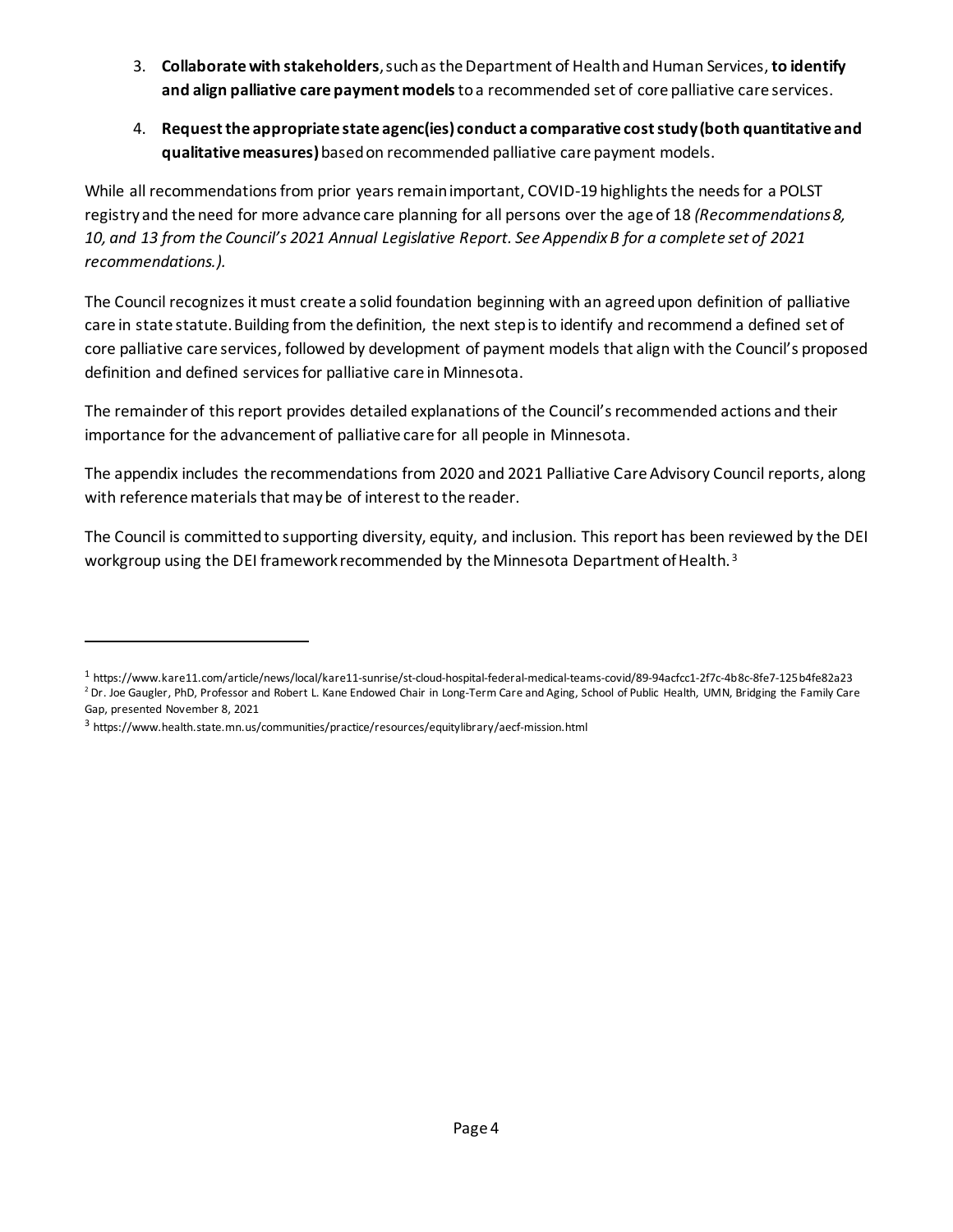# <span id="page-6-0"></span>**The Definition of Palliative Care**

*Recommended Action #1. Submit the Palliative Care Advisory Council's proposed definition of Palliative Care to state legislators this session for action.*

Minnesota's current definition of Palliative Care is found within Minnesota's Hospice Statute 144.75A which provides definitions and service requirements specific to **hospice**. As noted in the Council's 2021 report, including the Palliative Care definition within the hospice definition perpetuates the mistaken perception that hospice care and palliative care are interchangeable care models. They are not.

Palliative care can, and should, begin at the onset of a serious illness or condition, be provided along with curative treatments, and continue through the trajectory of the patient's disease or condition. Hospice care is for individuals anticipated to have six months or less to live and who are no longer receiving curative treatment.<sup>1</sup>

While palliative care is a key element of end of life, palliative care provides essentialsupport appropriate at **any** age or stage of a serious illness or condition, often together with curative treatment. <sup>[2](#page-6-2)</sup> Palliative care is appropriate to prescribe when a serious condition or illness is first identified, thus reducing the pain, symptoms, and stress of a serious illness or condition as early as possible.

Creating Palliative Care as a standalone definition in Minnesota statute allows the definition to be referenced appropriately by other regulations, such as regulations referencing opioids and pain management, or future regulations, where calling out palliative care would be appropriate.

The Council included a recommended definition of Palliative Care in the Council's 2021 report. Since that report, the Council sought feedback from the American Cancer Society Cancer Action Network and the Minnesota Alliance for Ethical Healthcare.

Based on their feedback, the Council modified the previously proposed definition to read as follows:

*"Palliative care is specialized medical care for people living with a serious illness or life-limiting condition. This type of care is focused on reducing the pain, symptoms, and stress of a serious illness or condition. The goal is to improve quality of life for both the patient and family or care partner. It's a team-based approach, providing essential support at any age or stage of serious illness or condition, often together with curative treatment."*

Representative Liz Reyer will begin the legislative process for presentment of the Palliative Care definition during the next legislative session beginning January 2022.

<span id="page-6-1"></span><sup>&</sup>lt;sup>1</sup> https://www.cancer.org/treatment/end-of-life-care/hospice-care/what-is-hospice-care.html

<span id="page-6-2"></span><sup>2</sup> https://www.capc.org/about/palliative-care/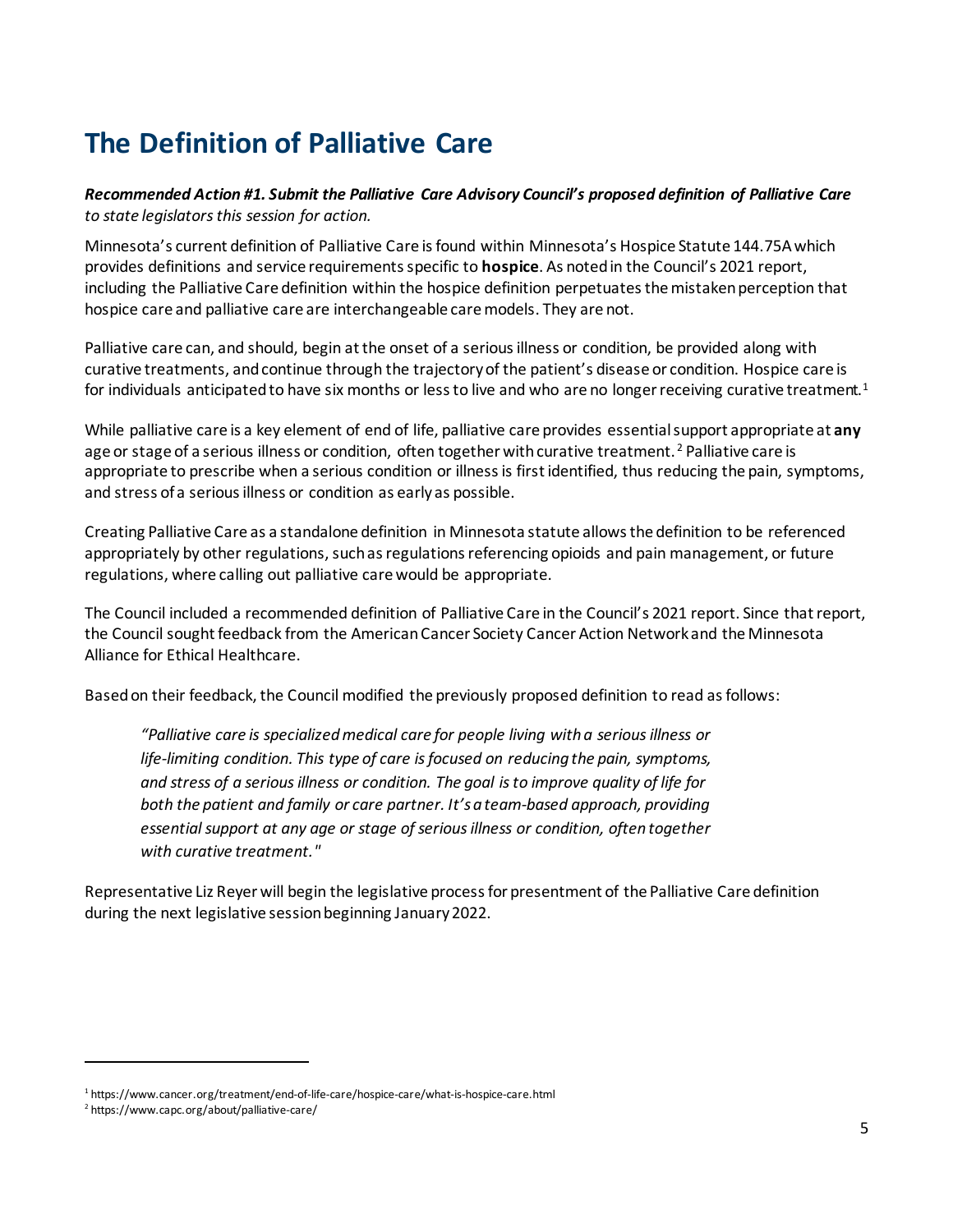# <span id="page-7-0"></span>**Defining a Set of Palliative Care Services**

#### *Recommended Action #2:Draft a recommended core set of palliative care servicesfor Minnesota.*

With the definition of Palliative Care established in the previous section, the **Council will focus efforts during 2022 on recommending a core set of palliative care services**for Minnesota.

As noted during the November Serious Illness Action Network summit focused on family caregiving, it is important for medicine to evolve from person-centered to family-centered care when the patient is first diagnosed with a serious illness or condition.<sup>[1](#page-9-0)</sup> Palliative care is well-positioned to help providers, patients, their families, and caregivers make that transition.

An infographic published by AARP in November 2019 indicates that family caregivers are carrying out increasingly complex tasks, like wound care and giving injections. There are currently 7.1 potential family caregivers for every person 80+ years of age. This ratio is projected to shrink to 4.1 to 1 by 2030. The aging of the population and its impact on families can no longer be viewed as a private, family-only issue,  $2$  making families and caregivers a valuable part of the palliative care interdisciplinary team, or IDT.

As noted in the recommended definition of palliative care, the goal of palliative care is to improve quality of life for both the patient and their family or care partner.

The remainder of this section introduces elements under consideration for inclusion in a core set of palliative care services.

Considerations include:

- **Patient eligibility**
- Medical needs of the patient and supportive needs of the patient and family or care partner
- **Composition of the interdisciplinary team, and the medical and supportive services they provide for the** patient and family/care partner

According to the National Consensus Project for Quality Palliative Care Clinical Practice Guidelines, patients**that should be considered eligible for palliative care include:**[3](#page-9-2)

- **Individuals living with chronic life-threatening injuries from accidents or other forms of trauma**
- Neonates, children, adolescents, and adults with congenital injuries or conditions leading to dependence on life-sustaining treatments and/or long-term care, supported by others to perform their activities of daily living
- Neonates, children, adolescents, and adults with developmental and intellectual disabilities who develop serious or life-threatening illness
- Individuals, of any age, with acute, serious, and life-threatening illness (e.g., severe trauma, acute stroke, and leukemia), where cure or reversibility is a realistic goal, but the conditions themselves and/or their treatments pose significant burdens and result in poor quality of life
- People living with progressive chronic conditions (e.g., peripheral vascular disease, malignancies, renal or liver failure, stroke with significant functional impairment, advanced heart or lung disease, frailty, neurodegenerative disorders, and the various forms of dementia)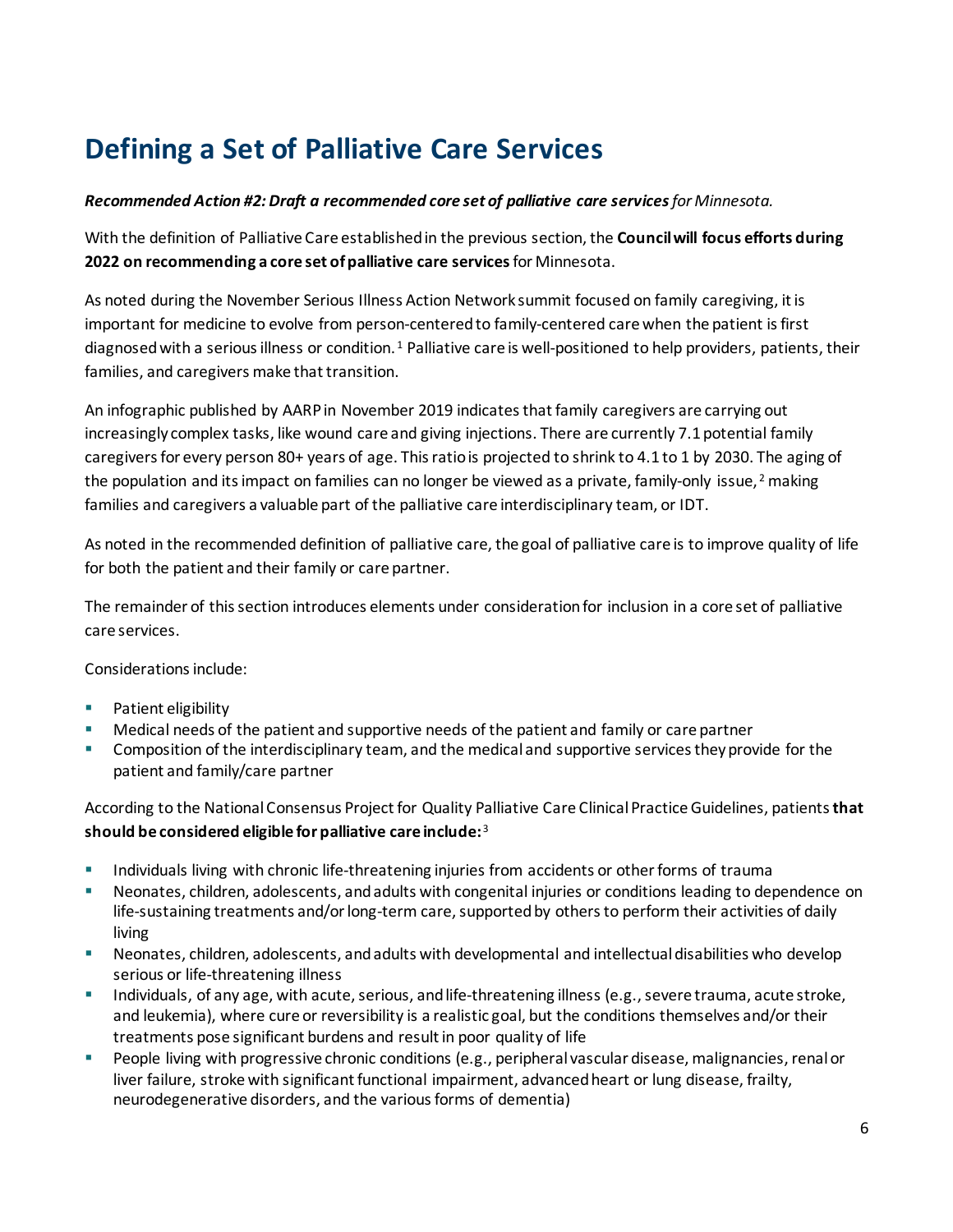Seriously ill and terminally ill patients (e.g., people living with end-stage dementia, terminal cancer, or severe disabling stroke) who are unlikely to recover or stabilize and for whom intensive palliative care is the predominant focus and goal of care for the remainder of their lives

It is important to remember that palliative care can be, and should be, a benefit provided to all patients in any of the above eligibility categories regardless of care setting, employment status, or lack of financial resources. Care settings, in addition to hospitals, veterans' hospitals, and community clinics, may also include private residences, assisted living facilities, rehabilitation centers, skilled and intermediate care facilities, acute and long-term care hospitals, clinics, hospice residences, correctional facilities, and homeless shelters. [4](#page-9-3)

**Medical needs** considered could include:

- The complexity of care currently received by the patient, (e.g., the number and frequency of visits with the patient's doctor(s) or specialist(s) requiring the need to coordinate with multiple providers)
- **Pain and symptom management**
- Referrals to other doctors
- Continuity of care between care locations, (e.g., home to hospital, hospital to long term care facility, hospital to home, to veterans' homes, homeless shelter, correctional facilities)

**Supportive needs** of the patient and family or care partner could include:

- Support in advance care planning and difficult health care decisions so treatment goals align with patient's goals of care
- **Support in documenting health care decisions (advance care planning, POLST).**
- **Support during difficult family conversations**
- Help in navigating the health care system
- **Spiritual, emotional, and physical support**
- Patient and caregiver education about the patient's specific medical illness or condition.
- **Anticipatory grief and bereavement support**
- **Caregiver support**
- Find connections for resources to help improve quality of life

#### An **interdisciplinary team**(IDT) team addresses the **patient's medical needs** and the **patient/ family/ care partner supportive needs.**

A **core IDT** consists of:

- Physicians, Physician Assistants, or Advanced Practice Registered Nurses (APRN)
- Nurses
- Social workers
- **Spiritual counselors**
- **Family members or care partner**

**Additional members** whocould be added to the IDT based on the complexity of the patient's medical or patient's/family's/care partner's supportive needs include:

- **Dietitians**
- **Therapists**
- **Pharmacists**
- Integrative health providers trained or certified in:  $5$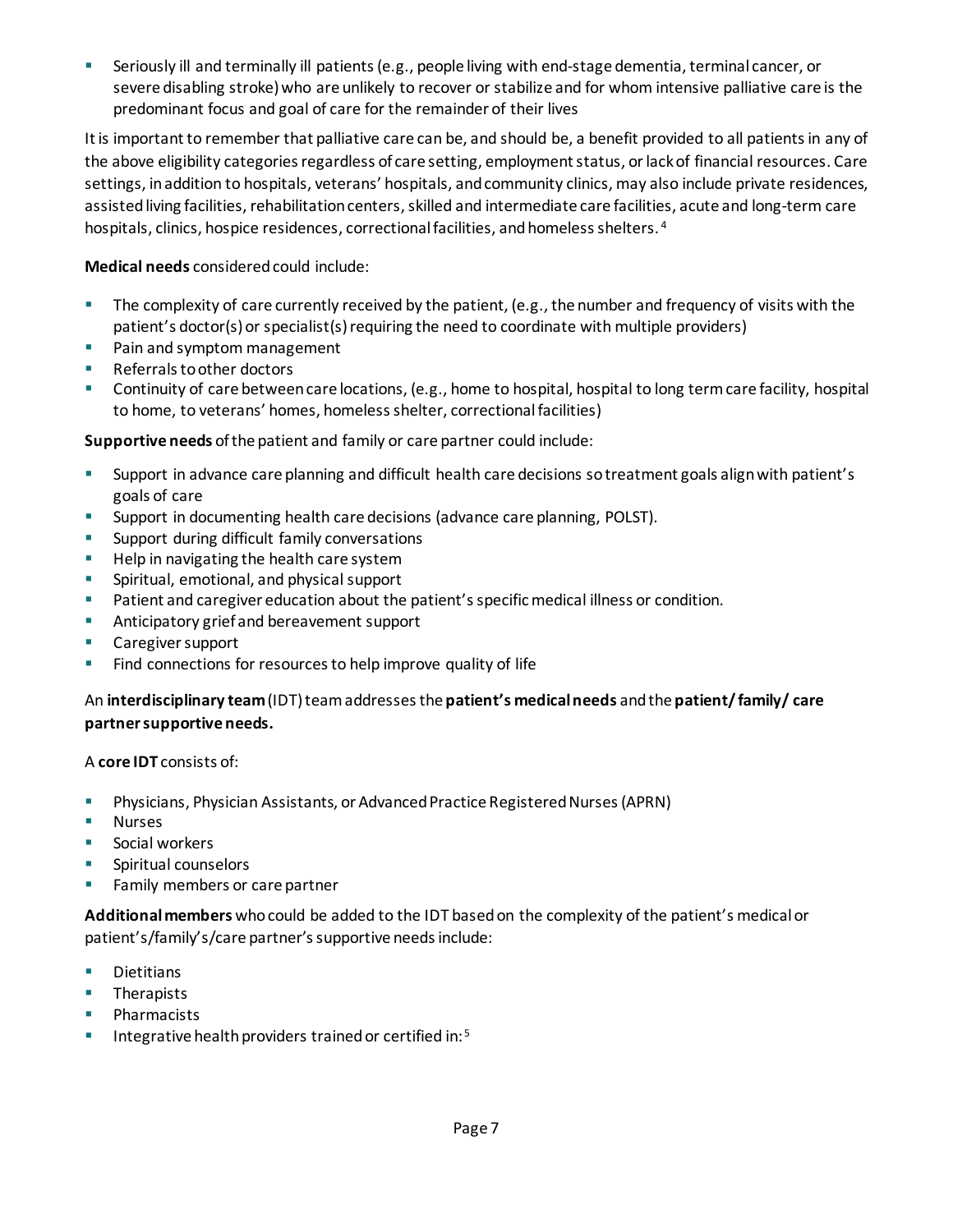- Acupuncture
- Acupressure
- Aromatherapy
- Music therapy
- Massage therapy
- Healing Touch

Merging the complexity of the patient's serious illness or condition, the medical needs, with the supportive needs of the patient and their family or care partner suggests the utility of a tiered set of palliative care services.

Palliative care services could be defined by creating a defined set of core services, for example Tier 1, Tier 2, and Tier 3 (see below). For this illustration, Tier 3 is the lowest level, with additional support layered on as the patient's medical care needs and supportive care needs require a higher tier of care moving them to a Tier 2 or Tier 1.

**For illustration only,** consider how a tiered defined set of palliative care benefits might look when the patient's medical care needs and the patient/family/care partner supportive care needs are both considered:

- **Tier 1 [high level of support]:** 
	- Patient requires high medical care and patient/family/care partner has high supportive care needs
	- **•** Patient requires moderate medical care, and the patient/ family/ care partner has high supportive care needs
- **Tier 2 [moderate level of support]:** 
	- Patient requires moderate medical care, and patient/family/care partner has moderate supportive care needs
	- Patient requires low medical care, and the patient/family/care partner has moderate supportive needs
- **Tier 3 [lowest level of support]:** 
	- Patient requires low medical care, and the patient/family/care partner has low supportive care needs

The goal is to provide standardized palliative care consistently throughout life and across care settings (including inpatient, outpatient, community, and long-term care), from the earliest moment after diagnosis to end-of-life, and through the bereavement period of the family and caregivers.

It is the goal of the Council to recommend, consistent with the definition it has proposed to the Legislature, a defined set of palliative care services by the end of 2022, laying the foundation for the development of a consistent, standardized payment model for palliative care.

A palliative care payment model is discussed in the next section.

<span id="page-9-0"></span><sup>&</sup>lt;sup>1</sup> Dr. Joe Gaugler, PhD, Professor and Robert L. Kane Endowed Chair in Long-Term Care and Aging, School of Public Health, UMN, Bridging the Family Care Gap, presented November 8, 2021

<span id="page-9-1"></span><sup>&</sup>lt;sup>2</sup> <https://press.aarp.org/2019-11-14-Valuing-the-Invaluable-Series>

<span id="page-9-2"></span><sup>&</sup>lt;sup>3</sup> Clinical Practice Guidelines for Quality Palliative Care, Third Edition, National Consensus Project for Quality Palliative Care, page 8

<span id="page-9-3"></span> $4$  Clinical Practice Guidelines for Quality Palliative Care,  $4<sup>th</sup>$  Edition, National Coalition for Hospice and Palliative Care, page 5

<span id="page-9-4"></span><sup>&</sup>lt;sup>5</sup> See Minnesota Revisor for a list of complementary or alternative health care practices[. Sec. 146A.01 MN Statutes](https://www.revisor.mn.gov/statutes/cite/146A.01)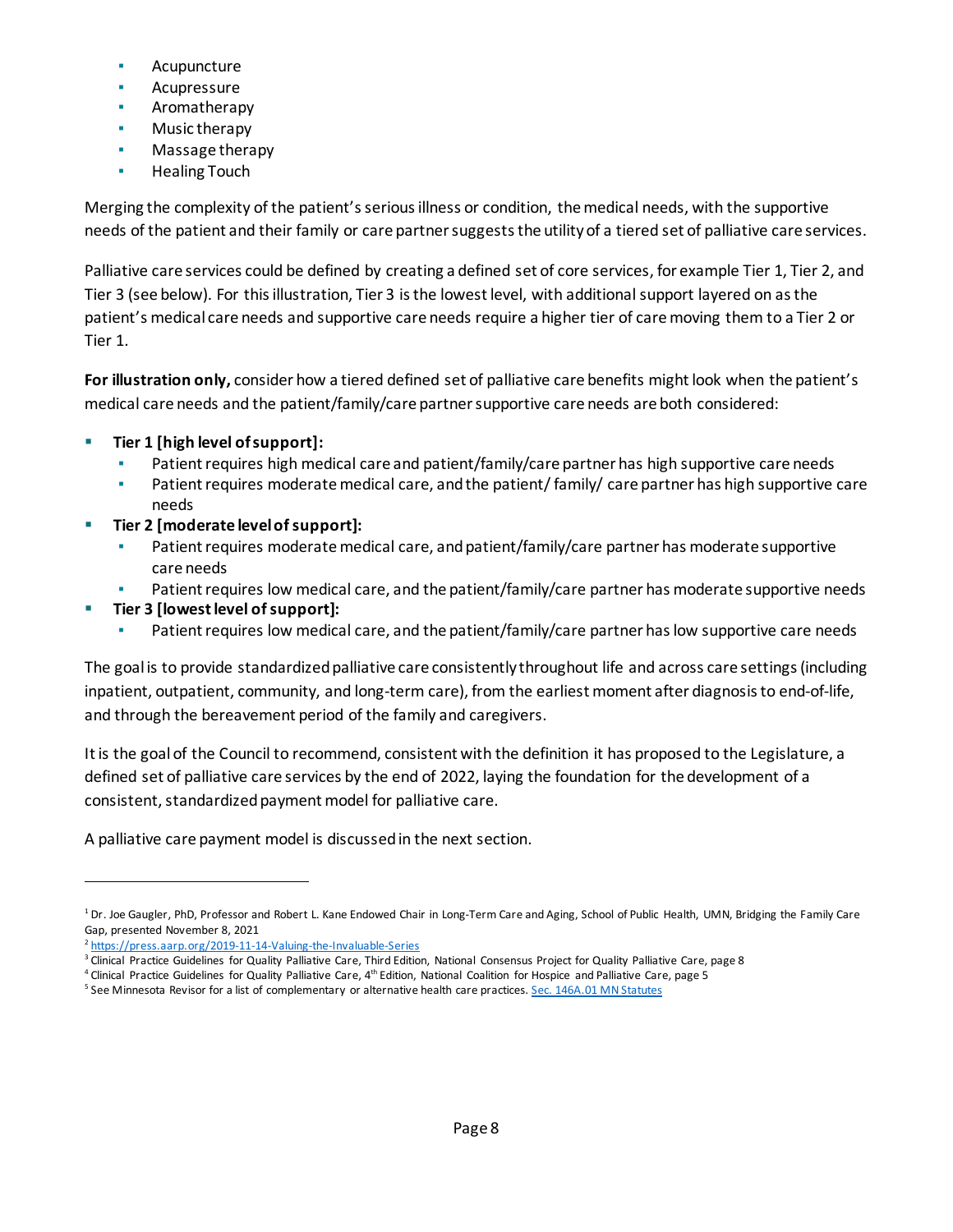# <span id="page-10-0"></span>**Palliative Care Payments/Reimbursement**

*Recommended Action #3: Collaborate with stakeholders, such as the Department of Human Services (DHS), to identify and align palliative care payment models to a recommended set of core palliative care services.*

This report recognizes the nuance between **payment** – service provided, and payment made at the time the service was received, typically made by the patient – and **reimbursement** – when the service is billed after the service is received, typically submitted to a third-party payor, creating a lag between the time of the service and when the bill is considered paid. In health insurance, third party payors are either public, e.g., Medicare, Medicaid, or private, e.g., commercial health insurance companies.

For consistency this report uses the term **payment** which is intended to include both **patient payments and reimbursements**from third party payors for medical care received.

The Council had the opportunity to attend the Serious Illness Action Network August 2021 Summit focused on "Palliative Care, Practice, Policy, and Payments." Speakers at the event were recognized local and national leaders in palliative care.

While palliative care is the right thing to do, providers are challenged with inconsistencies between the palliative care benefits and payments allowed by individual payors. Providing palliative care in rural communities is even more difficult when providers may only have two or three patients per payor leading some providers to consider not billing due to administrative hurdles.<sup>[1](#page-11-0)</sup>

Since 2015, the Center to Advance Palliative Care (CAPC) has been collecting ideas and approaches from diverse payors including Medicare Advantage Plans, Medicaid Managed Care, commercial insurers, integrated payorproviders, and full risk providers. Their learnings support the need to identify the payment model that best supports the services needed by each population.<sup>[2](#page-11-1)</sup>

CAPC's recommends that payment models be variable. Using a gas burner as an illustration, payments should be able to 'dial up' for higher intensity care resulting in higher payments, and 'dial down' for lower intensity care resulting in lower payments. The goal for payments is to strive for consistency across payors.<sup>[3](#page-10-1)</sup>

Again, for illustration only, the tiered set of palliative care benefits suggestedin the previous section creates the foundation for a variable payment model as CAPC suggests.

The task then becomes aligning existing payment models with the tiered approach for services. In some cases, a tier may require two or more payment models to be applied. [3](#page-11-2)

<span id="page-10-1"></span>Common payment models, as identified by Allison Silvers of CAPC, include: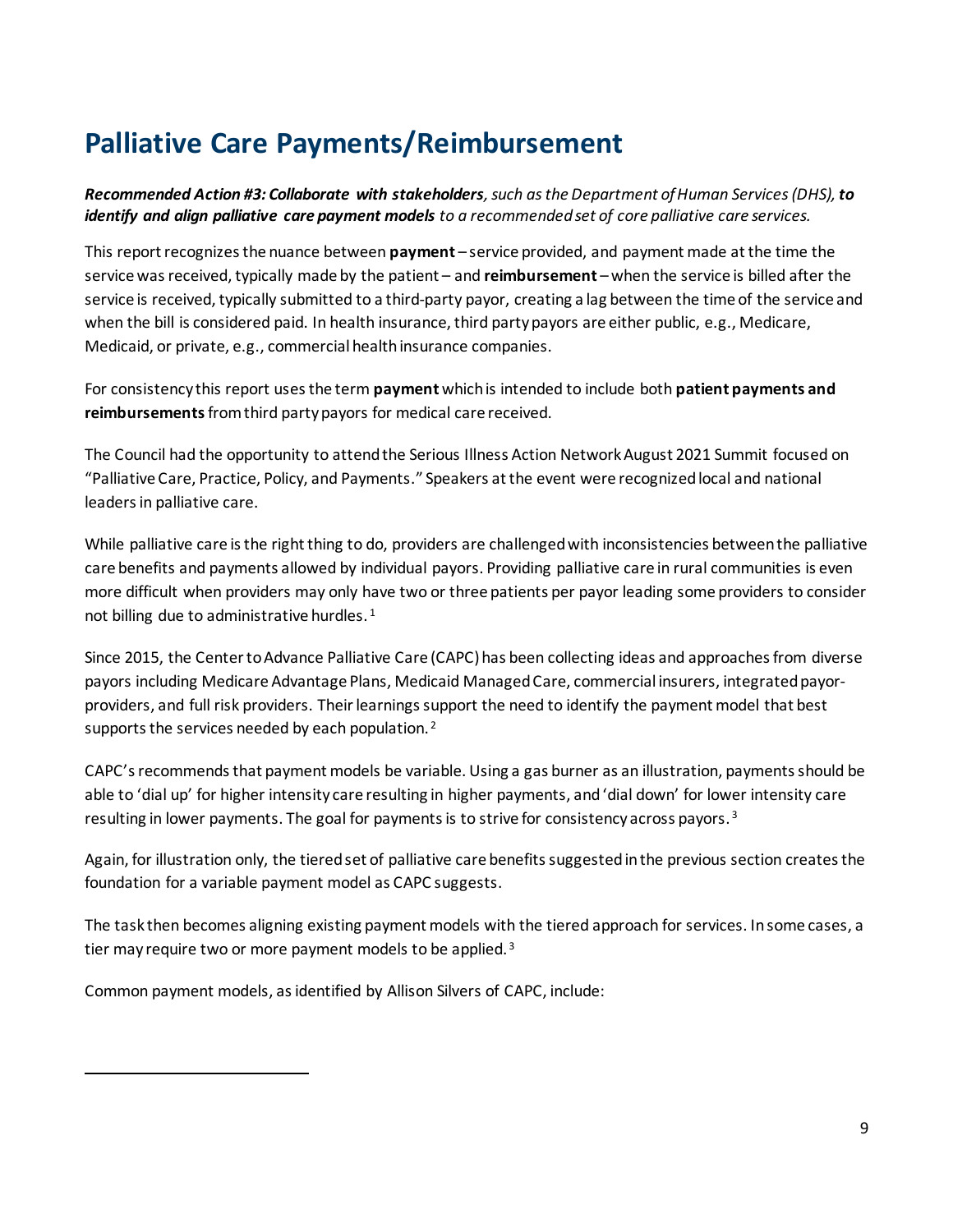- **Fee-for-service**, typically used for assessment and consultation
- **Episodic payments**, typically for 30-, 45- or 60-day periods; recertify if additional services needed
- **Monthly bundled, per member per month, is a 'goto' payment model for many payers**
- **Tiered bundled**, may become the next popular option. High, medium, and low depending on patient needs
- **Financial incentives** for inpatient palliative care

*Note: Financial incentives in general seek to influence provider behaviors whether clinician, hospital, specialty care, or palliative care. Incentives should be based on quality measures including access to care, patient satisfaction, advance care planning, clinical quality.*

**The goal of the Council for 2022 is to align palliative care payments with services, again aiming for consistency regardless of patient, place [care setting], provider, or payor.**

- <span id="page-11-1"></span><sup>2</sup> Center to Advance Palliative Care, Allison Silvers, August 2021 presentation
- <span id="page-11-2"></span> $3$  Ibid.

<span id="page-11-0"></span><sup>&</sup>lt;sup>1</sup> Stratis Health Research Sustainability for Community Based Palliative Care, Karla Weng, August 2021 presentation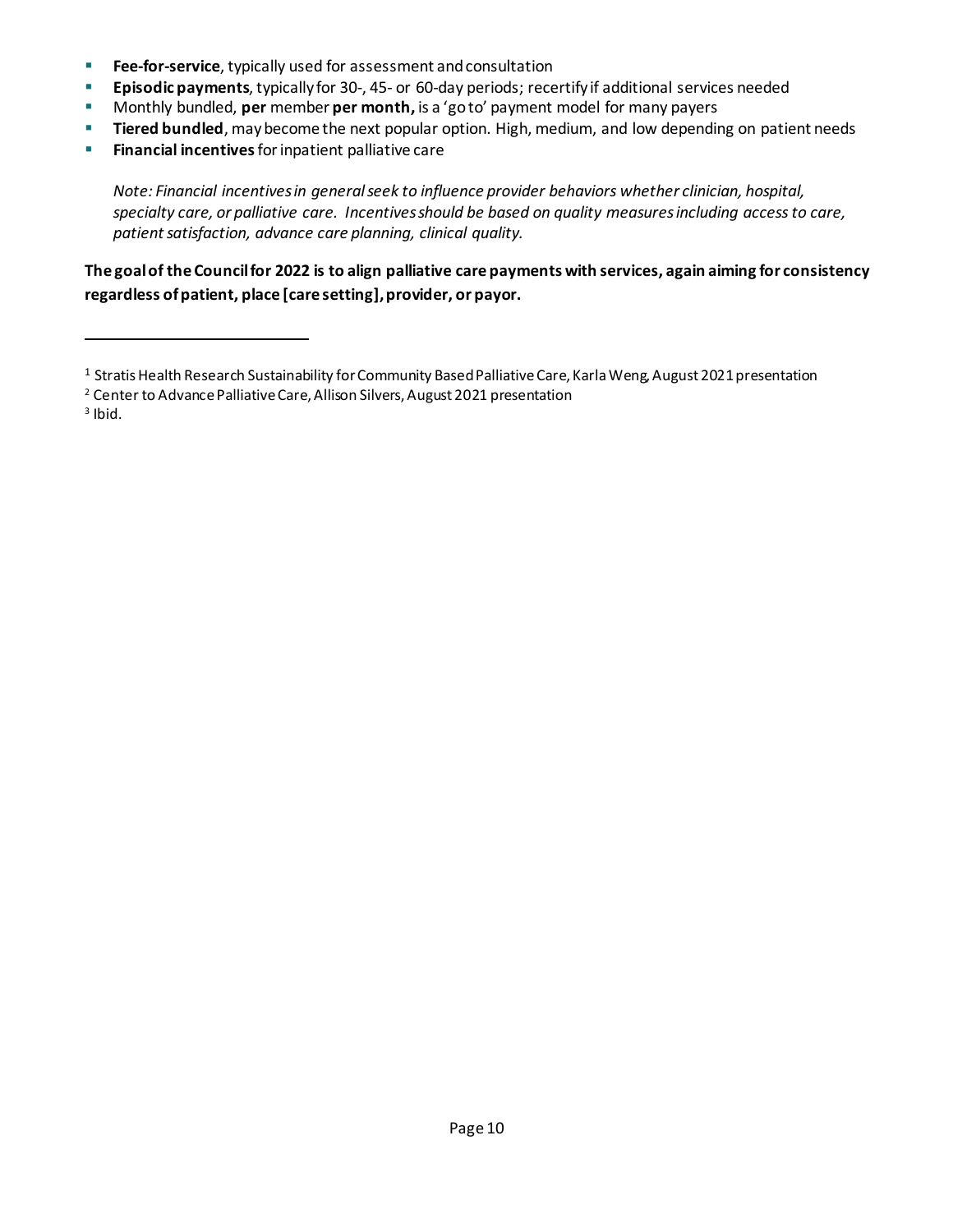# <span id="page-12-0"></span>**Palliative Care Comparative Cost Study**

*Recommended Action #4: Request the appropriate state agenc(ies) conduct a comparative cost study (both quantitative and qualitative measures)based on recommended palliative care payment models.* 

The Center to Advance Palliative Care (CAPC) states that palliative care focuses on the highest-need, highestcost patients.

*"High spending in health care is not limited to those at the end of life. Palliative care is for all individuals with serious illness who face heightened risks of crisis hospitalization and preventable spending – often over years. Of the top 5% of health care utilizers in the United States, only 11% are in their last year of life, with a full 40% facing year after year of high utilization." [1](#page-13-0)*

Looking at the costliest 5% of health spenders CAPC noted the following:

- **11% were in the last 12 months of life**
- 49% experienced a short-term high spend
- **40% had a persistent high spend over years**

Palliative care improves quality of life and reduces symptom burden. Palliative care provides the care that patients want – and *because it meets their needs*, it reduces unnecessary utilization of crisis care. Its focus on the highest-need and highest-cost patient segment, accounting for the majority of spending, makes it an essential strategy for population health management. [2](#page-13-1)

**The Council recognizes there is very little Minnesota specific payment studies available**. The Council also recognizes that a comparative cost study should be conducted on Minnesota patients, using Minnesota's criteria for palliative care eligibility and potential payment models.

**At the state level, Minnesota controls services offered through Minnesota Assistance [Medicaid], Minnesota Care [low-income], and the State's Employee Health Plan. These three populations provide the most appropriate place to start a state level comparative cost study on the costs and savings associated with existing palliative care offerings in the state.**

**The Council requests that the appropriate state agency or agencies conduct an 'on paper' comparative cost study based on one or more of these populations,**similar to the study noted in an article published by the Journal of American Medical Association (JAMA). This study contrasted patients who received palliative care with patients with a similar health condition who had not received palliative care and found:

- Patients who **received palliative care** consultation and **were discharged alive** [experienced] significantly lower costs than usual care patients **including savings**of:
	- $\frac{1}{2}$  \$2,642 per admission / \$279 per day
	- $$1,696$  per admission /  $$174$  per day in direct costs associated with palliative care
	- \$424 per admission in laboratory costs
	- \$5,178 per ICU admission
- Patients who **received palliative care** consultation and **died in the hospital**[experienced] significantly lower costs than usual care patients **including savings** of: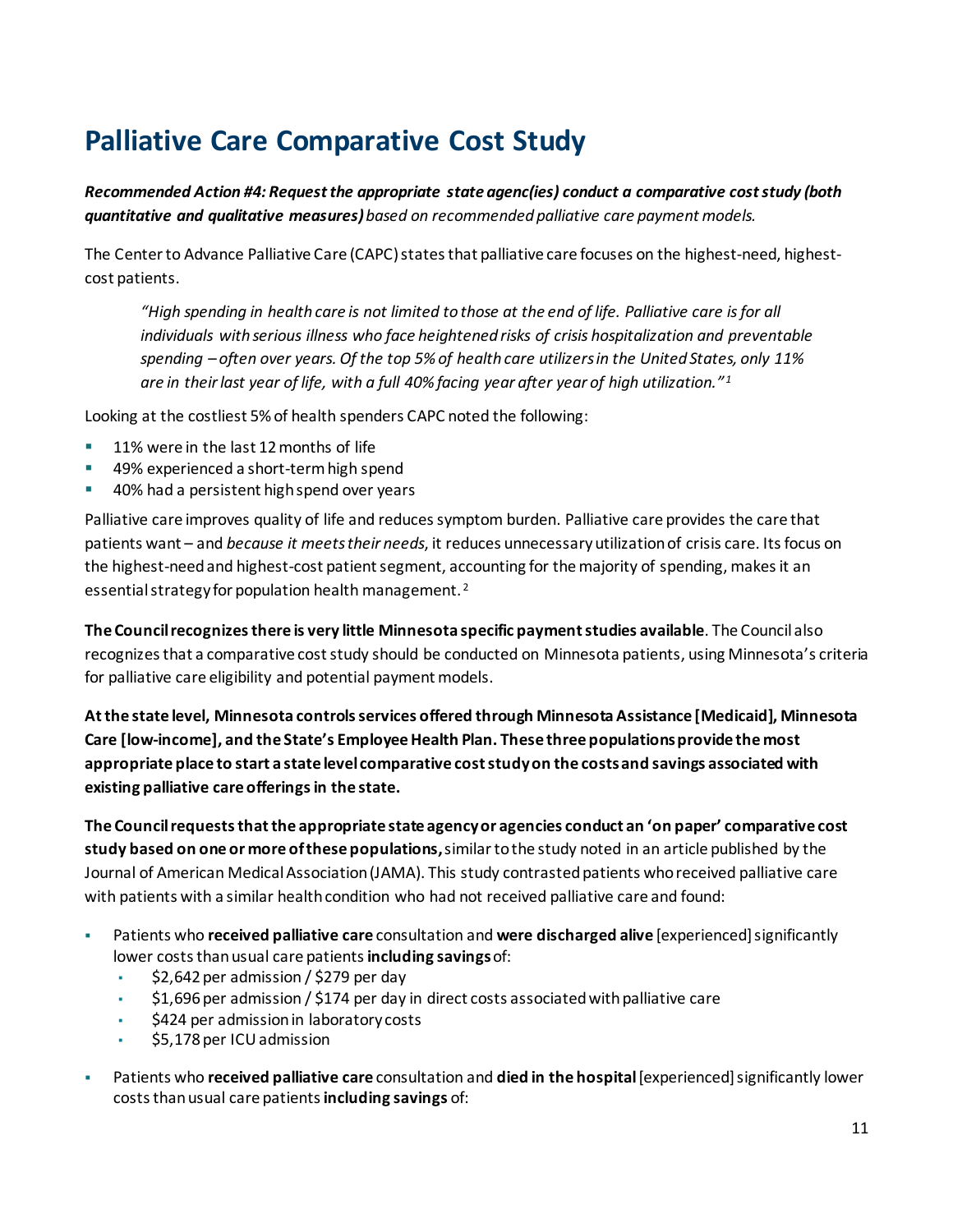- \$6,896 per admission / \$549 per day
- \$4,908 per admission / \$374 per day in direct costs associated with palliative care
- \$1,544 pharmacy costs per admission
- \$926 laboratory tests per admission
- $\cdot$  \$6,61[3](#page-13-2) per ICU admission.<sup>3</sup>

The purpose of a Minnesota specific comparative cost study is intended to determine if our palliative care program will produce similar results to the results identified by CAPC and JAMA.

<span id="page-13-1"></span> $2$  lbid.

<span id="page-13-0"></span><sup>&</sup>lt;sup>1</sup> [The Case for Community-Based Palliative Care | Center to Advance Palliative Care \(capc.org\)](https://www.capc.org/documents/867/)

<span id="page-13-2"></span><sup>3</sup> https://jamanetwork.com/journals/jamainternalmedicine/fullarticle/414449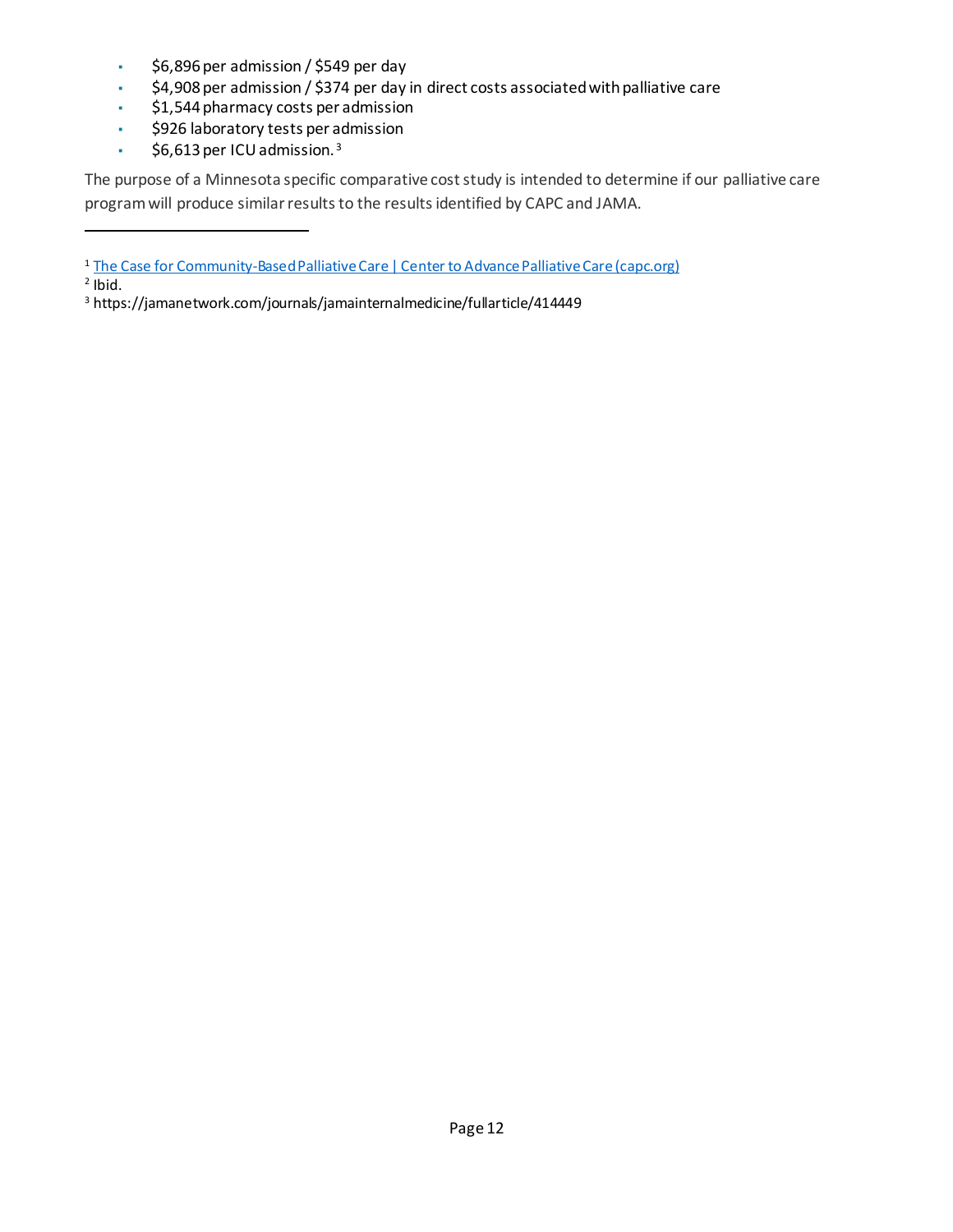# <span id="page-14-0"></span>**Education, Awareness, and Training Workgroup**

The Education and Training Committee has set the following goals for 2022:

- To increase palliative care awareness and training of the *current* health care workforce:
	- All physicians/APCs/providers who work with patients with serious illness (hospitals, long term care centers, assisted living facilities, outpatient clinics (both primary care and specialty clinics such as nephrology, neurology, cardiology, pulmonology, rheumatology, oncology, pediatrics…)
	- Social workers, chaplains and RNs who work with patients with serious illness in all settings as noted above
	- Focus on training would include but not limited to
		- **•** Primary palliative care skills such as symptom management, serious illness conversations, how to break bad news, use of POLST
		- **EXED Increased familiarity of specialty palliative care roles and when to refer**
		- **•** Increased familiarity of hospice qualifications and when to refer (to avoid crisis and late referrals)
- To increase palliative care awareness and training of *new learners* as identified as those still in training (medical school, graduate school, nursing school, etc.):
	- Require nursing schools to include minimum standards for primary palliative care education for all nurses
	- Require medical schools to include minimum standards for primary palliative care education for all students. Training topics could include communication, physical and non-physical pain and symptom management in serious illness, shared decision making, and understanding of the structure and continuum of palliative care
	- Require physician residencies to include minimum standards for primary palliative care education for all residents
	- **Include and mandate more advanced palliative care education and skills in key physician fellowships** including oncology, radiation oncology, cardiology, geriatrics, critical care/pulmonology, nephrology, and surgical specialties such as neurosurgery, cardiothoracic surgery, and trauma surgery

With these goals in mind the committee has explored several options for implementation and continues to pursue best practices in these areas including:

## **Options for current workforce:**

**State level**- require a minimum number of hours of instruction in primary palliative care and/or pain management through state health professional licensure and continuing education guidelines, for all core palliative care team member roles (MD/DO, NP, RN, SW)

#### **Pros**

- Single point of data collection at the licensing board level
- **EXECT** Likely to reach target audience as all need to renew licensure annually
- **Could potentially house resources and training options on the board website**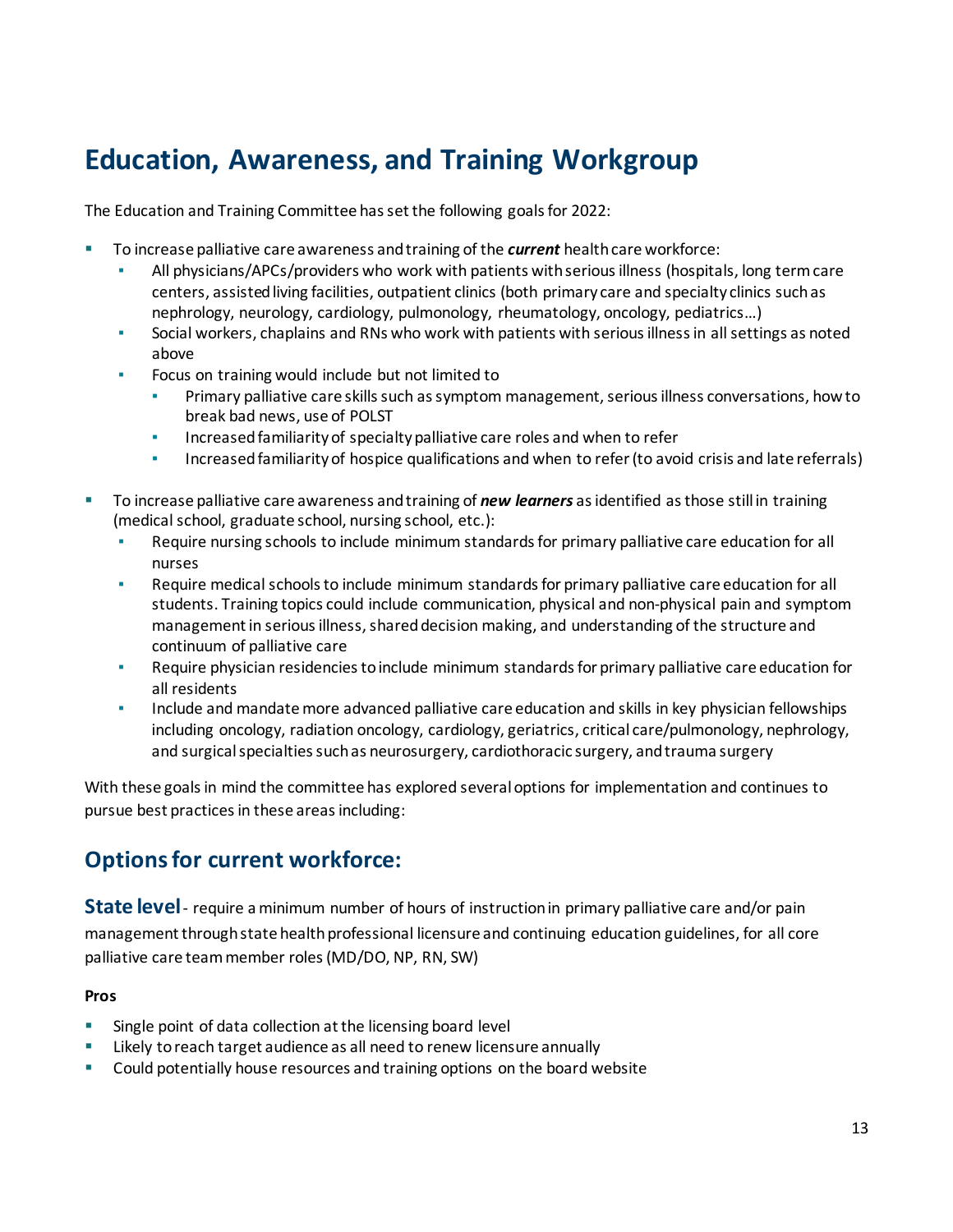**High quality online/virtual trainings already exist and so do not need to be developed though may need** some adaptation

### **Cons**

- Mandating continuing education has not been shown to be effective; there is no evidence to support this format of learning
	- On the job training or just in time training is more effective for the learner but much harder to monitor
- The time required to adequately train current workforce is likely greater than their capacity and/or desire to consume it

**Employer level**-require a minimum number of hours of instruction in primary palliative care and/or pain management (needs further exploration)

### **Pros**

- **Precedent for this type of education already exists for health systems/hospitals for privileging** 
	- ACLS, ATLS, BLS, ALSO, PALS, NRP...
- This would target providers, RNs, social workers, chaplains
- Module type classes already exist for some disciplines and are ideal for virtual or on demand learning (ELNEC)
- **Easy to monitor through a credentialling department**
- **•** Could follow a provider wherever they practice in Minnesota

### **Cons**

- **Cost** employer vs employee?
- **How often would an eligible employees need recertification**
- Capacity for many required trainings may be taxing to certain disciplines

**Payor level**- require a minimum number of hours of instruction in primary palliative care and/or pain management (needs further exploration)

### **Pros**

- This would target providers who are required to be credentialed by payers
- **Could follow a provider wherever they practice in Minnesota**
- Generally credentialing departments would help gather the appropriate data and proof of training

### **Cons**

- This would miss other disciplines such as social workers, chaplains, nurses
- **Different payors could have different requirements which could cause confusion, frustration and** ambivalence
- Cost who would cover?

### **Minnesota Department of Health level**-require a specific metric around palliative care education

### **Options**

- Build metric around provider documenting specific serious illness conversations in the EMR (this would imply awareness, though not skill level)
- Build metric around documentation of completion of POLST for appropriate patient HCC codes

**Pros**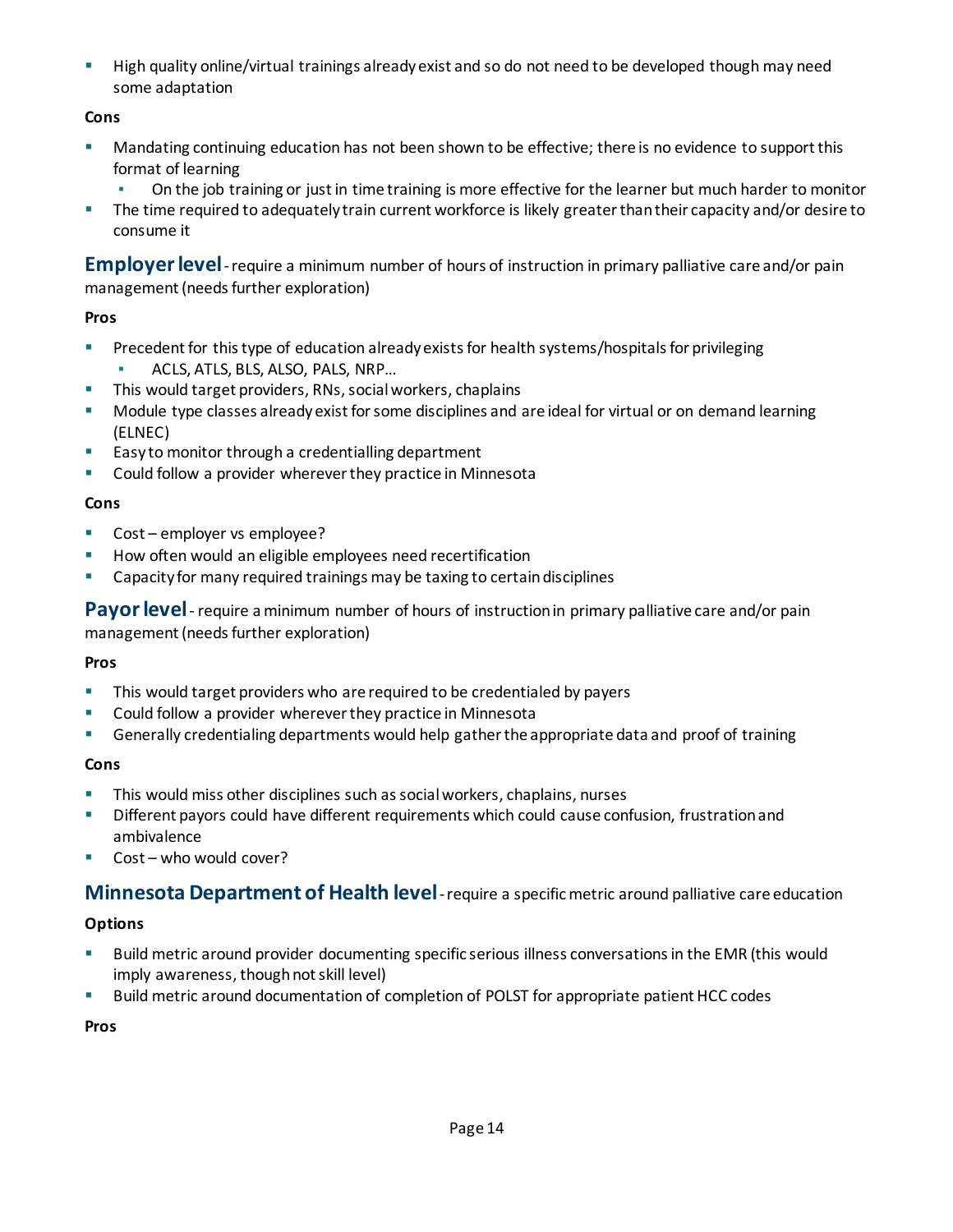- This would target providers (a key target)
- This would be easy to monitor once built into EMRs
- Could give live feedback to providers and could flag providers to meet this metric using appropriately built systems in EMRs

#### **Cons**

- As one of many metric options available on the slate not all organizations would necessarily choose to monitor this metric
- Building software code around metric for EMRs will have a cost (who funds?)
- Only targets providers, not necessarily social workers, chaplains, and nurses though they all could be part of the documentation

**Minnesota Hospital Association level**– contract with MHA to develop quality improvement projects for all hospitals and health systems around palliative care training and awareness

#### **Pros**

- **Precedent for this type of education already exists for health systems/hospitals** 
	- MHA has a long history of high-quality projects around other serious illness topics like delirium, sepsis, pressure ulcers and patient and family engagement
- Projects like this engage not only all the pertinent players providers, social workers, chaplains, nurse but also hospital and health system quality improvement specialists, managers, and administrators.

#### **Cons**

Not all hospitals and therefore not all targeted disciplines are members of MHA

## **Take-away points for these forms of required training**

- **If pursued then target the audience carefully, do not cast a wide net**
- **Before implementation determine who and how monitoring will occur and be documented**
- Regulate in statue as opposed to licensing boards as they may not be equipped to manage this (ie opioid education requirements)
- Ideal format is short (1-4 hours), free to learner, online/on-demand and standardized
- $\blacksquare$  Ideally this would be over a specific timeline (e.g., 2-4 years)
- **•** Need to consider how to handle those who do not follow through with the requirements (what are the consequences)
- The current healthcare crisis around COVID is a pain point that needs to be utilized
- Partner with known organizations that are already providing this education, e.g., PCNOW, Ariadne Labs, Respecting Choices, Vital Talk
- PCHETA Palliative Care and Hospice Education and Training Act is likely to pass at the federal level in the next few years. Minnesota is a leader in palliative care and should prepare to apply to be a funded site of education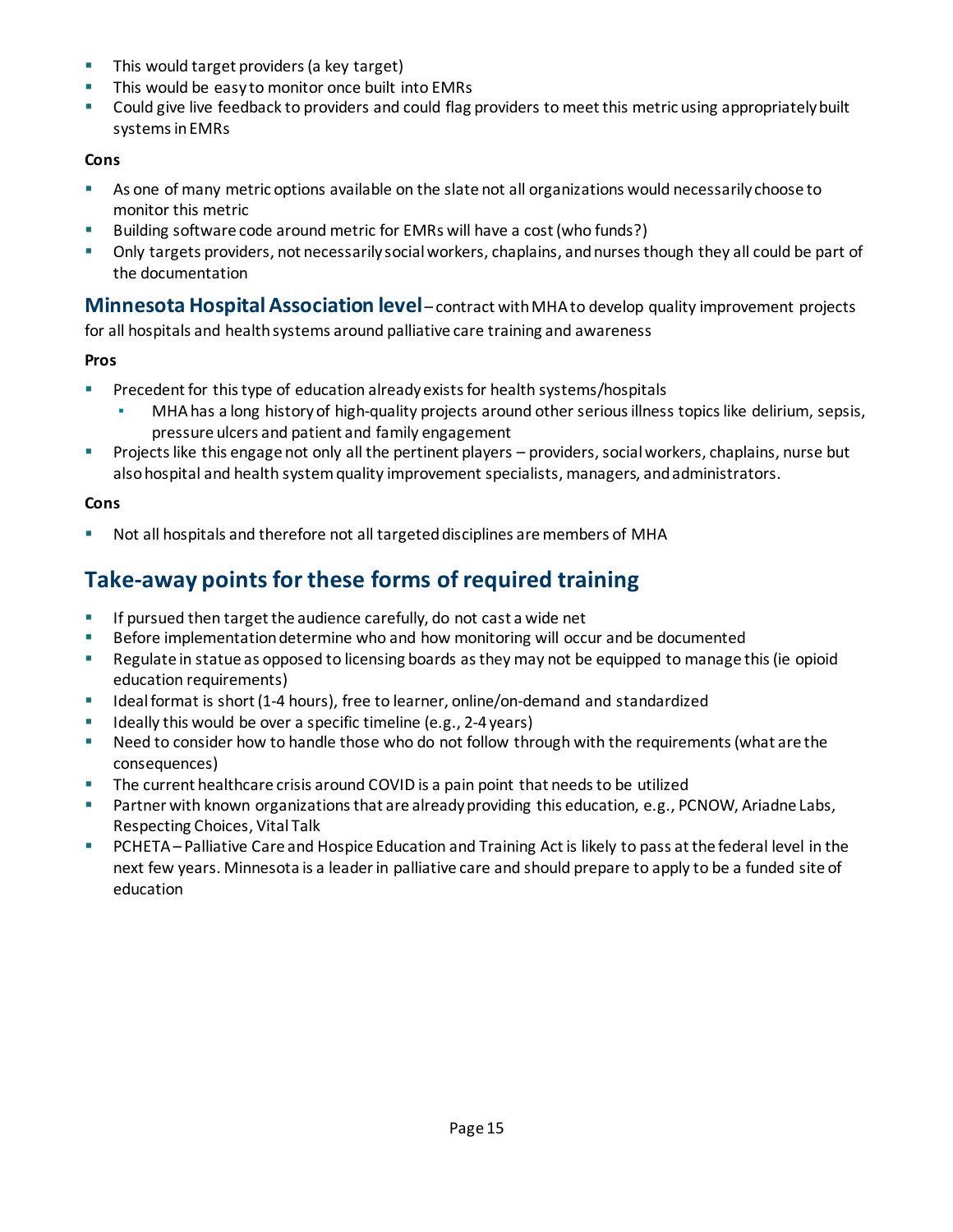# <span id="page-17-0"></span>**Diversity, Equity, and Inclusion Workgroup**

Today it is not difficult to look beyond the boundaries of our community to see that we have faced a tipping point in the delivery of health care and palliative care, exacerbated by COVID-19. We have a deeper understanding of how certain communities are disproportionately impacted by this pandemic and this further highlights the gaps in care and access to care in our community. It is no longer acceptable as a state to support delivery of healthcare without also swiftly assessing and making direct improvements to healthcare for all people in Minnesota. The time for impactful change is now.

*Events of the past year, including the disproportionate impact of COVID-19 on racial and ethnic communities, placed an overdue spotlight on issues of racial inequity. This prompted health care institutions to examine both their internal approaches to diversity, equity, and inclusion (DEI), and disparities in health care access and quality for patients. As a result, many palliative care leaders acknowledged their programs fell short and began to tackle the challenge of advancing equity initiatives in the design of their palliative care services.* 

-Center to Advance Palliative Care. June 2021

Over the past 18 months, national and international organizations and leaders (e.g. American Academy of Hospice and Palliative Medicine, Center to Advance Palliative Care, National Institute of Health, and including the United Nations Human Rights Office of the High Commissioner, among countless others) have released statements of support and ideas for the direction of change. However, more importantly has been the timely development of tools which provide direction for rigorous analysis and identify a path for understanding, change and improvement. These steps are necessary to pave the way toward systemic change in healthcare, specifically palliative care - starting from assessment to implementation.

An article in The New England Journal of Medicine<sup>[1](#page-18-0)</sup> by Michelle Morse, MD, MPH, and Joseph Loscalzo, MD, PhD, experts in the field of transformational medicine, appropriately describes the challenges we face and the work that needs to be done:

*"In fact, our clinical training hasthe potentialto create a mindsetthat directly conflicts with the visions espoused by social movements. Clinical training createsa mindset of urgency; a focus on short-termgoals and on fixing and curing; an expertidentity, sometimes with distaste for being challenged; and risk aversion. These attributesare, for the most part, necessary and desirable in clinicians, but they can be counterproductive in the context of social movements. The social transformation that movementsseek requireslong-term vision, building powerfor enacting change overtime ratherthan implementing rapid solutions, humility, a willingness to take chances despite uncertainty, and a learning mindset."*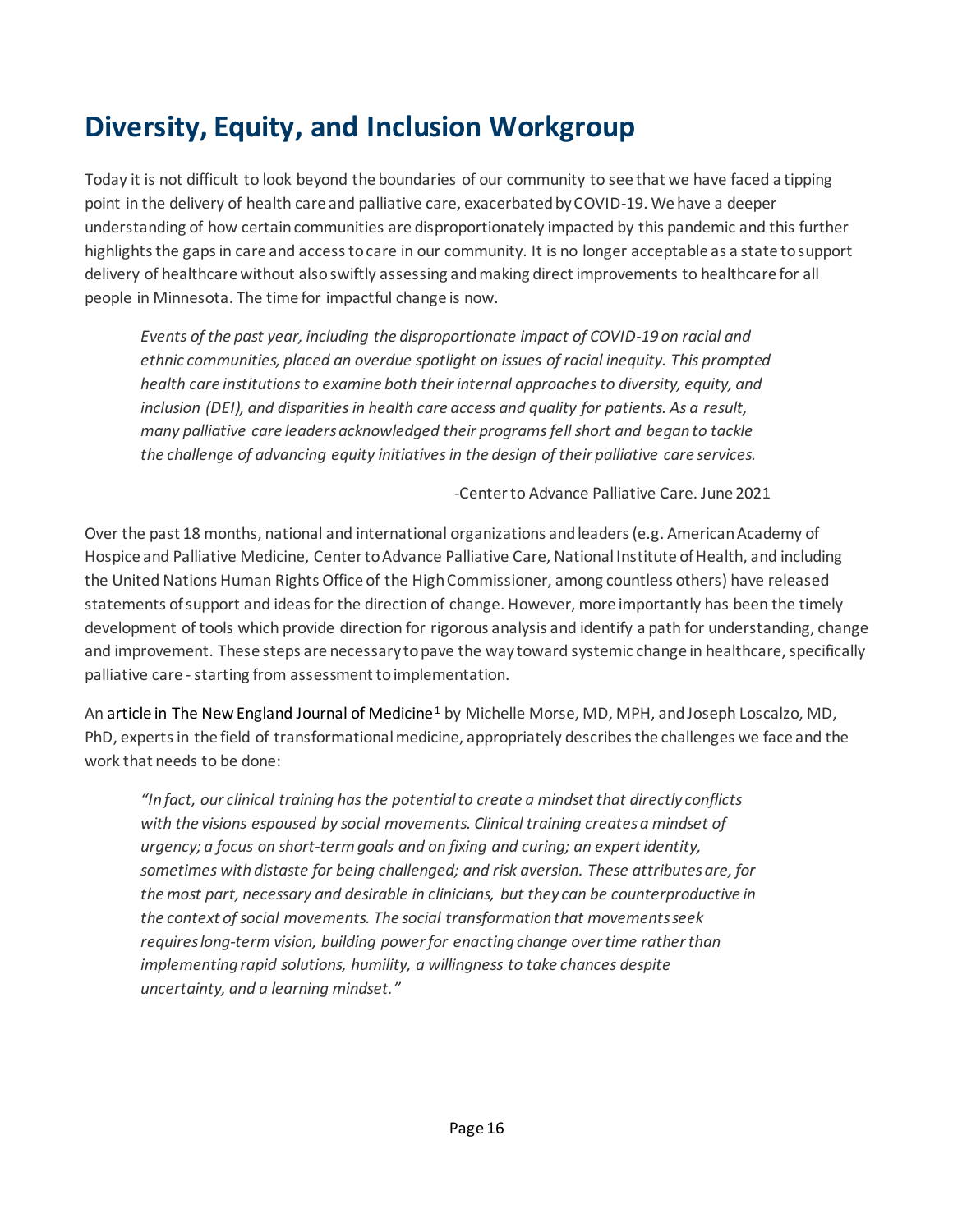And, more importantly those who do not access health care – either because of income, insurance, access to preventive care or ongoing care, or fear and mistrust of receiving treatment. Treatment of pain in Black patients is a perfect example of how this intersects with palliative care, opioid use, and even access to palliative services when pain is not assessed the same for a Black patient (foundational study from 2016):

As noted in an article published by the US National Library of Medicine, National Institutes of Health, racial bias in pain assessment and treatment recommendations, and false beliefs about biological differences between Blacks and whites<sup>[2](#page-18-1)</sup> results in Black Americans being undertreated for pain relative to white Americans.

*"The present work examines beliefs associated with racial bias in pain management, a critical health care domain with well-documented racial disparities. Specifically, this work reveals that a substantial number of white laypeople and medical students and residents hold false beliefs about biological differences between blacks and whites and demonstrates that these beliefs predict racial bias in pain perception and treatment recommendation accuracy. It also provides the first evidence that racial bias in pain perception is associated with racial bias in pain treatment recommendations. Taken together, this work provides evidence that false beliefs about biological differences between blacks and whites continue to shape the way we perceive and treat black people—they are associated with racial disparities in pain assessment and treatment recommendations."*

During 2021, the Diversity Equity and Inclusion (DEI) working group has reviewed the recommended strategies from organizational leaders, beginning to identify recommendations and even reviewing DEI toolkits that have been developed in the past five years to identify ways to make improvements and changes in healthcare delivery. Over the next 12-24 months a deeper assessment will be performed within the working group to compile a reference list of recommended resources which can be included for future reports.

Additionally, the workgroup will continue to integrate opportunities for inclusion of DEI concepts and ideas and discussion within regular meetings. Also important in 2022 will be the development of a plan to engage and elicit feedback from a diverse group of community members, especially those who have been disproportionately impacted by COVID-19 (e.g., BIPoC, LGBTQ+, etc.).

In 2021, the DEI working group has recommended using a tool developed by the Minnesota Department of Health: Health Resources and Services Administration Equity Tool, ["Advancing health equity: Key questions for](https://www.health.state.mn.us/communities/practice/resources/publications/docs/1811advancingHEkeyQs.pdf)  [assessing policy, processes, and assumptions \(state.mn.us\)](https://www.health.state.mn.us/communities/practice/resources/publications/docs/1811advancingHEkeyQs.pdf)" to analyze and assess the 2021 PCAC report and recommendations for policy and statute. This is one small step that will assist the council in improving and advancing our report to ensure that the needs of those living in Minnesota are represented.

<span id="page-18-0"></span><sup>1</sup> https://www.nejm.org/doi/full/10.1056/NEJMp2002502

<span id="page-18-1"></span><sup>2</sup> https://www.ncbi.nlm.nih.gov/pmc/articles/PMC4843483/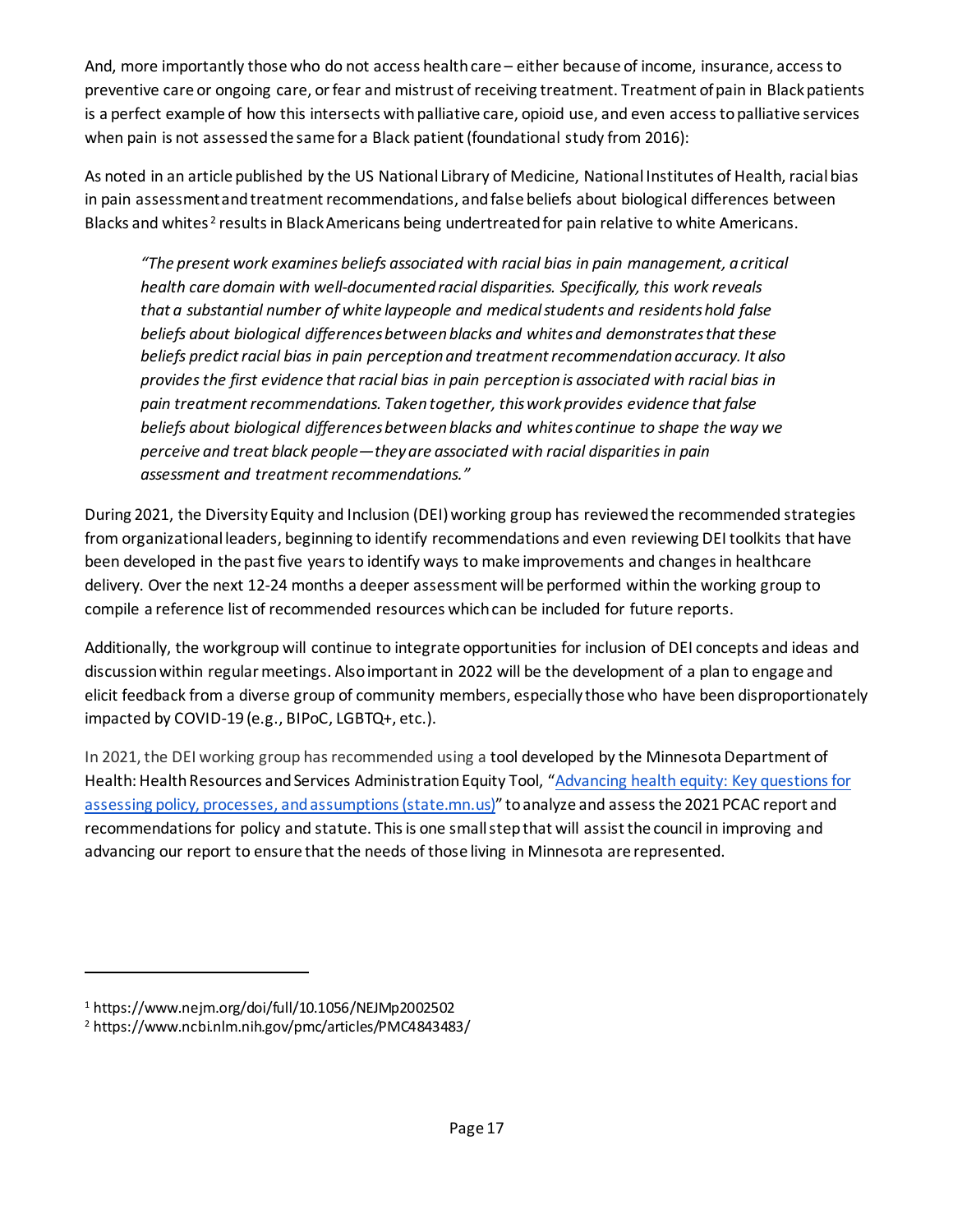# <span id="page-19-0"></span>**Next Steps**

As 2021 ends, the Council recognizes our major achievement this year has been advancing the definition of palliative care in Minnesota to lawmakersthus beginning the process of transforming language into statute.

As the Council reflects on its responsibilities, an assessment of palliative care in Minnesota, an analysis of barriers to greater access to palliative care, and recommendations for legislative action, with draft legislation to implement the recommendations, the Council recognizes the most significant barrier to expanding palliative care in Minnesota is simply put, the complexity and inconsistency of payments across care settings and payors.

While prior annual legislative reports focused on identifying recommendations, this report shifts from just recommendations to recommended actions to advance palliative care.

These four actions, shown below, while simple, will not be easy to accomplish without strong partnerships across public and private sectors.

#### *RECOMMENDED ACTIONS:*

- *1.* Submit the Palliative Care Advisory Council's proposed definition of Palliative Care to state legislators this session for action.
- 2. Draft a recommended core set of palliative care services for Minnesota.
- 3. Collaborate with stakeholders, such as the Department of Health Services (DHS), to identify and align palliative care payment models to a recommended set of core palliative care services.
- 4. Request the appropriate state agenc(ies) conduct a comparative cost study (both quantitative and qualitative measures) based on recommended palliative care payment models.

Completing Actions 1-3 will provide a solid foundation for palliative care in Minnesota, from educational materials for both the public and providers, to training, licensure, and ultimately consistency in payments.

The Council is grateful again this year for the continued support, collaboration, and partnerships with the Center to Advance Palliative Care, the Serious Illness Action Network, the Minnesota Network of Hospice and Palliative Care (MNHPC), Stratis Health and the Minnesota Alliance for Ethical Healthcare, and the American Cancer Society Cancer Action Network.

The Council looks forward to the next steps on the journey toward providing quality palliative care with access to all Minnesotans.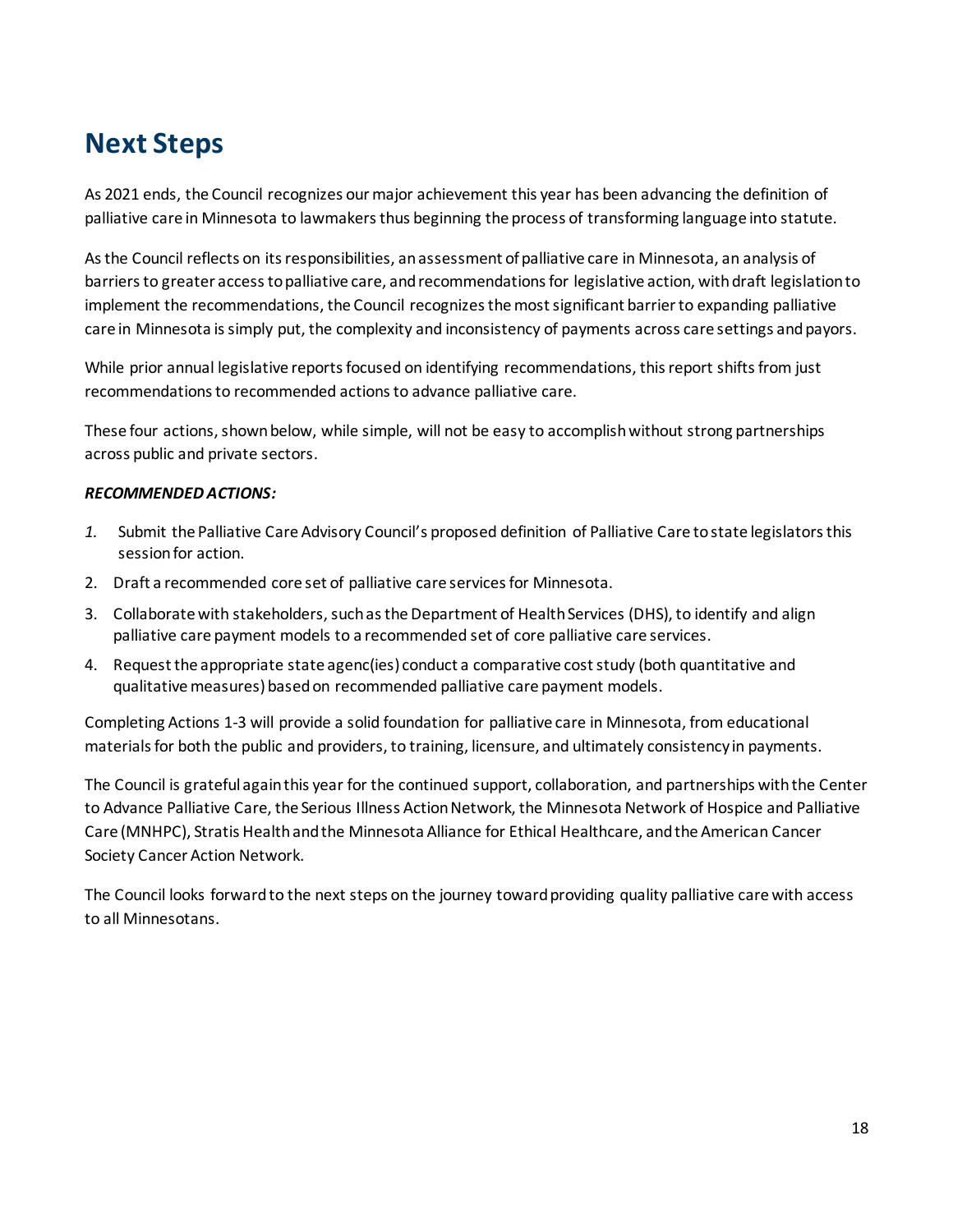# <span id="page-20-0"></span>**Appendix**

## <span id="page-20-1"></span>**Appendix A: Summary of 2022 Key Recommended Actions**

- 1. Submit the Palliative Care Advisory Council's proposed definition of Palliative Care to state legislators this session for action.
- 2. Draft a recommended core set of palliative care services for Minnesota.
- 3. Collaborate with stakeholders, such as the Department of Human Services (DHS), to identify and align palliative care payment models to a recommended set of core palliative care services.
- 4. Request the appropriate state agenc(ies) conduct a comparative cost study (both quantitative and qualitative measures) based on recommended palliative care payment models.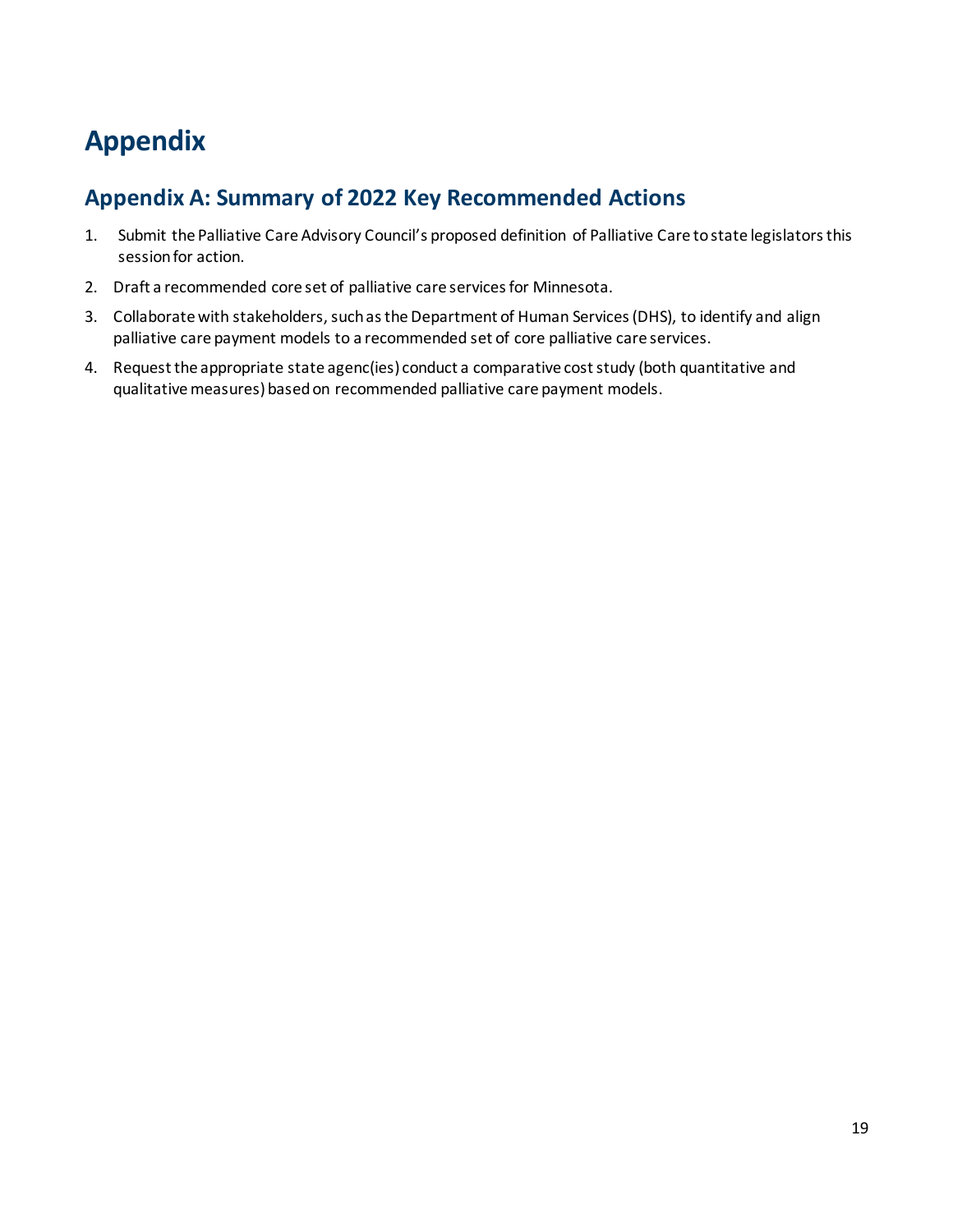## <span id="page-21-0"></span>**Appendix B: Summary of 2021 Key Recommendations**

This summary does not include all the identified recommendations but rather identifies the few key recommendations for 2021 as follows:

- 1. Consider revising the language in 144.75A Subdivision 12 to eliminate the exclusive association of palliative care with hospice care.
- 2. Adopt the suggested definition of Palliative Care for Minnesota. *(See* Definition *Section for suggested language.)*
- 3. Enable Minnesota's Medical Assistance and MinnesotaCare to pay for high-value services such as palliative care and advance care planning to benefit those with serious illnesses or life-limiting conditions using existing CPT or HCPCS codes.
- 4. Explicitly incorporate palliative care into existing Medical Assistance and MinnesotaCare waiver programs that focus on high need patients.
- 5. Consider options with the Medical Assistance and MinnesotaCare plans to remove or offset the "loaded miles" benefit restriction that currently exists in benefits authorized by Centers for Medicare & Medicaid Services in order to reduce the financial burden on caregivers providing transportation.
- 6. Consider making palliative care coverage a requirement for all Medical Assistance and MinnesotaCare managed care contracts in the next contracting cycle.
- 7. Consider adding palliative care coverage requirements in all settings to Medical Assistance and MinnesotaCare managed care organization contracts, including special considerations for pediatrics, adolescent, and young adult, and perinatal.
- 8. Rethink how technology can support those with serious illness care.
- 9. Develop a registry for physician orders for life-sustaining treatment (POLST) and advance care planning (ACP) documentation.
- 10. Improve accessto and support for the use of technology for patients and caregivers.
- 11. Normalize and proactively support ACP as part of health care delivery.
- 12. Support workforce development and confidence in technology use for remote care delivery.
- 13. Reduce variations in coverage and payment requirements across payers that make it challenging to develop and deliver serious illness care.
- 14. Provide adequate reimbursement and regulatory incentives for increasing utilization of ACP.
- 15. Implement regulatory and reimbursement flexibilities to structure services that better meet the needs of seriously ill patients.
- 16. Improve access to and consumer experience for all needed care service primary, specialty care, and hospital care. (see the Health Equity Section for a list.)
- 17. Consider options with the Medical Assistance and MinnesotaCare plans to remove or offset the "loaded miles" benefit restriction that currently exists in benefits authorized by Centers for Medicare & Medicaid Services in order to reduce the financial burden on caregivers providing transportation.
- 18. Request research on rural transportation challenges affecting access to timely, appropriate health care (including palliative care).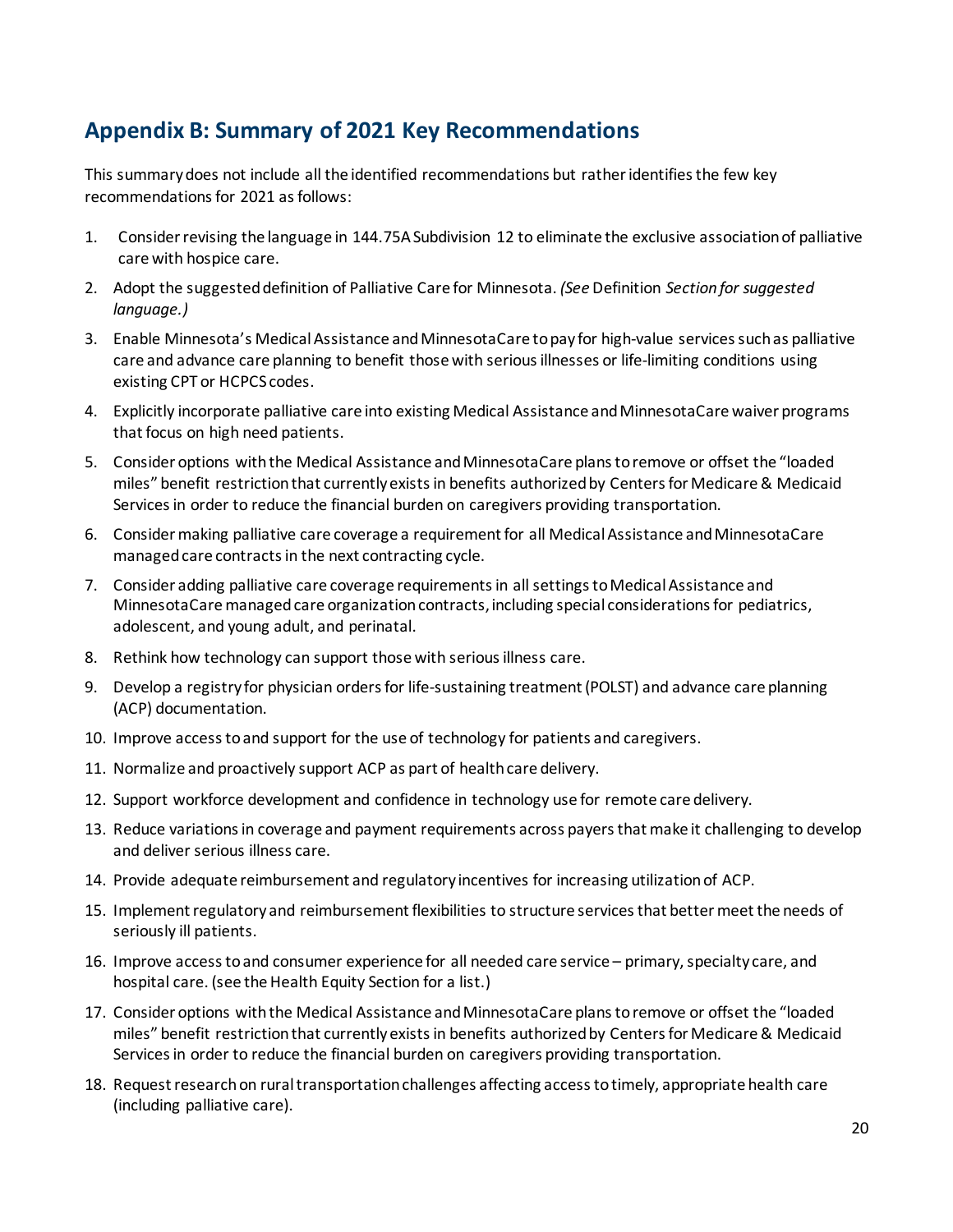## <span id="page-22-0"></span>**Appendix C: Summary of 2020 Key Recommendations**

During 2019, the Palliative Care Advisory Council identified the following 19 recommendations to improve and strengthen palliative care within Minnesota.

- 1. Establish a clear definition for palliative care in state statute and relevant regulations, independent of hospice regulations.
- 2. Fund a statewide public education campaign around serious illness.
- 3. Fund a statewide public education campaign around end-of-life care.
- 4. Require a minimum number of hours of instruction in primary palliative care and pain management through state health professional licensure and continuing education guidelines for those who have Minnesota state licensure (Physician, Advanced Practice Provider, Registered Nurse).
- 5. Fund efforts to train professionals in primary palliative care.
- 6. Fund efforts to train professionals in specialty palliative care.
- 7. Support innovative certification opportunities for mid-career providers who want to focus in palliative care including tele-education and mentorship programs.
- 8. Establish or expand reimbursement programs for training in specialty palliative care for all core interdisciplinary team members (Physician, Advanced Practice Provider, Registered Nurse, Social Worker, Chaplain, Child Life Specialist).
- 9. Require nursing schools to include minimum standards for primary palliative care education for all nursing students.
- 10. Require medical schools to include minimum standards for primary palliative care education for all medical students.
- 11. Require physician residencies to include minimum standards for primary palliative care education for all residents.
- 12. Require more advanced palliative care education and skills in key physician fellowships including but not limited to oncology, radiation oncology, cardiology, geriatrics, neonatology, critical care/pulmonology, nephrology, and surgical specialties such as neurosurgery, cardiothoracic surgery, and trauma surgery.
- 13. Ensure that palliative care benefits offered by private and public payers are comprehensive and support the full interdisciplinary team.
- 14. Expand access to home-based palliative care.
- 15. Expand access to pediatric palliative care in all settings to reduce the gap in services.
- 16. Establish a state-wide interdisciplinary palliative care research center or hub.
- 17. Require state regulatory agencies to develop measures, collect data, andreport on palliative care access and quality. Measures should include disparities in access and utilization of palliative care across populations, care settings, and geography.
- 18. Encourage Minnesota based palliative care programs to participate in currently established national data collection efforts such as the Center to Advance Palliative Care National Palliative Care Registry.
- 19. Establish minimum standards for what constitutes a palliative care program with attention to challenges faced by different types of providers.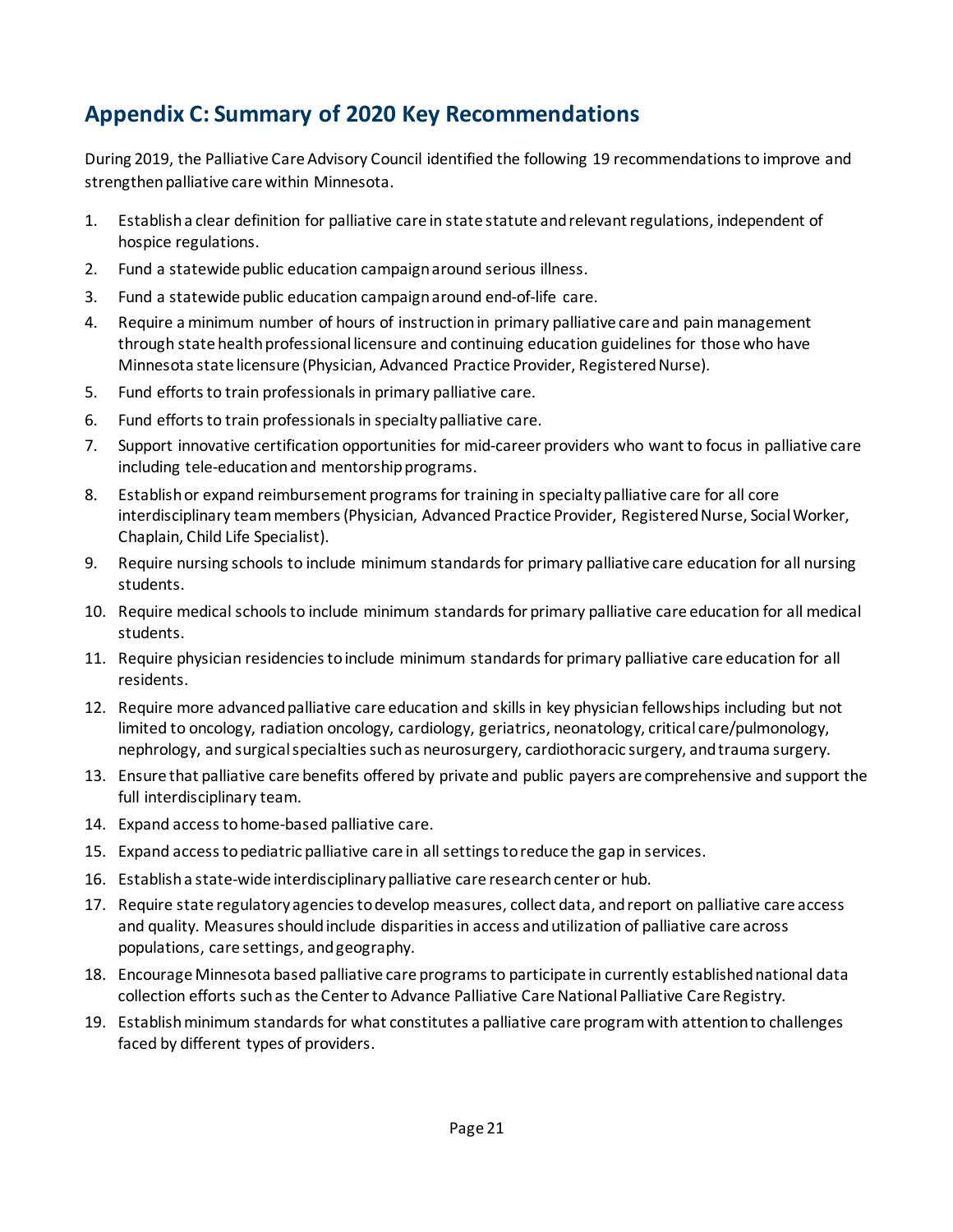## <span id="page-23-0"></span>**Appendix D: Summary Serious Illness Action Network August 2021 Summit on Palliative Care: Policy, Practice, and Payments**

Minnesota's Serious Illness Action Network (SIAN) held their second summit August 13, 2021, focused on Palliative Care Practice, Policy, and Payment.

Participants, including Council members, heard presentations from state and national palliative care payment experts, including Minnesota's own Karla Weng with Stratis Health, along with Allison Silvers, Vice President Center to Advance Palliative Care (CPAC), and Torrie Fields, CEO Votive Health (Hawaii).

## **What we learned from Stratis Health Research Sustainability for Community Based Palliative Care (Karla Weng)**

During late 2018, Stratis Health, as part of a continuing effort to help rural programs expand palliative care services, held roundtable discussions within existing programs in Minnesota and surrounding states.

Their findings highlighted how critical palliative care payments are for rural providers. **Current payment models** for use by rural providers include:

- **Billing and traditional reimbursement**
- Grants and philanthropy
- Value-based contracting

*Note: Grant funding is typically awarded to start a program, is not the same as financing, and is not sustainable as few grants support on-going operating costs.* 

**Emerging opportunities**include working Medicaid, Medicare Advantage plans, and payers to develop palliative care reimbursement or benefit options.

Palliative care **remains challenging in rural communities** where they may only be **two or three patients per payer**leading some providers to consider not billing due to **administrative hurdles**.

## **What we learned from the Center to Advance Palliative Care (Allison Silvers)**

Since 2015, CAPC has been collecting ideas and approaches from diverse payers including Medicare Advantage Plans, Medicaid Managed Care, commercial insurers, integrated payer-providers, and full risk providers.

The following key lessons learned emerged from CAPC's research:

- Itis critical to **identify the 'right population'**for palliative care.
- **Identify the payment model**that best supports the service needed by each population.
- **Payment models may serve different purpose and goals**, e.g., fee for service works well for assessments and consultations.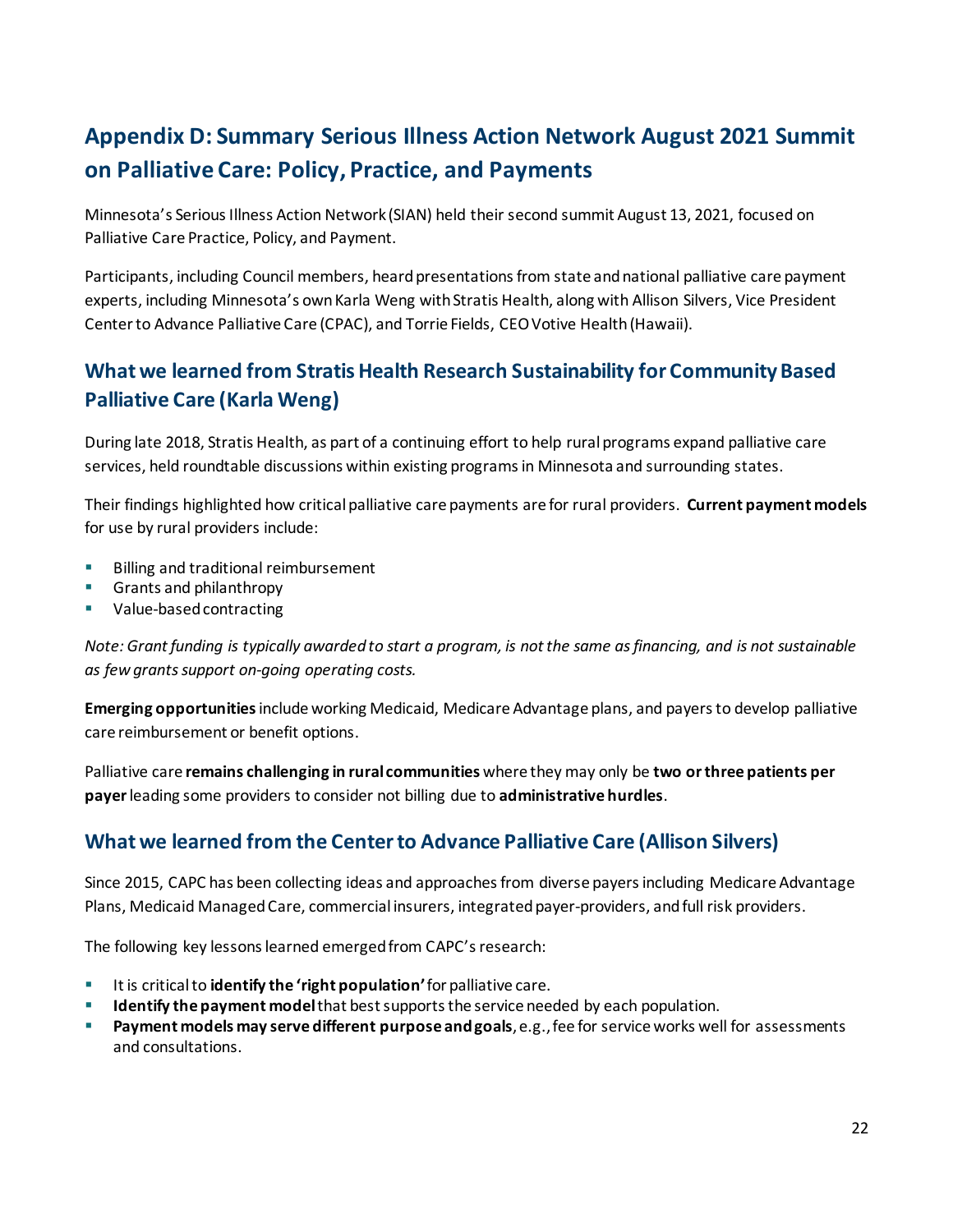**Payment models should be variable.** Using a gas burner as an illustration, payments should be able to 'dial up' for higher intensity care, and 'dial down' for lower intensity care. [measure more of the needs of the patients, lack of social support, many symptoms, someone who knows what their goals of care may need less]

**Common payment models**include: [expand explanation for non-knowledgeable]

- **Fee-for-service**, typically used for assessment and consultation
- **Episodic payments**, typically for 30-, 45- or 60-day periods; recertify if additional services needed
- Monthly bundled, **per member per month,** is a 'go to' payment model for many payers
- **Tiered bundled**, may become the next popular option. High, medium, and low depending on patient needs
- **Financial incentives** for inpatient palliative care

Financial incentives in general seek to influence provider behaviors whether clinician, hospital, specialty care, or palliative care. Incentives should be based on quality measures including:

- **Access**to care
- Patient **satisfaction**
- **Advance care planning**
- **E** Clinical **quality**

**The goal for payments is to strive for consistency across payers.**

### **What we learned from Hawaii's Palliative Care Journey (Torrie Fields)**

It took Hawaii **22 years**to fully develop their palliative care benefit. Torrie Fields, CEO of Votive Health, shares Hawaii's experience.

Palliative care shows **high customer satisfaction**but sees **low adoption when people are unfamiliar** with the services available, or that palliative care is covered by insurance.

Palliative care is in line with what patients want, namely **improving health equity** for individuals with serious illnesses, **improving access to high-quality serious illness care**, and **improving quality of life** for the patients and their families.

**Key decisions** Hawaii used to develop their benefit included:

- 1. Determine the **policy route** to take [what is the process to create the cost and business case for filing a state Medicaid benefit for these services.
- 2. Identify the **population in need.**
- 3. Set a **baseline** based on past experience.
- 4. Determine **how many people**might access services.
- 5. Determine the **cost of the services offered**.
- 6. Determine if the **costs can cover services delivered** and **how much the state can afford**.

Questions to determine **impact on cost and savings**included: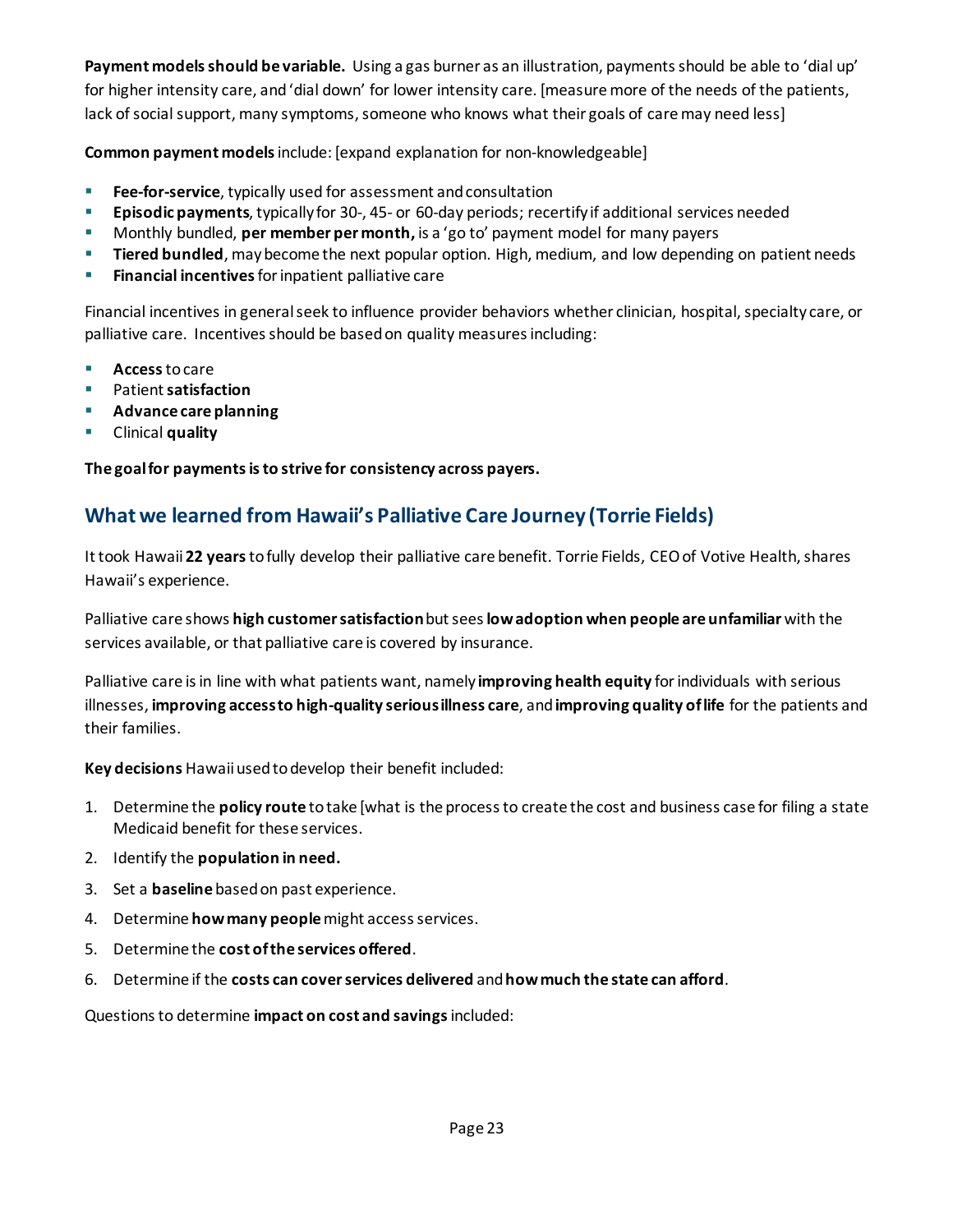#### **COST** Assumptions

- **What population** will be covered?
- **Who will benefit** most from services?
- **How many people** will access care?
- **How long will people be receiving care?**
- **How will other services be impacted**?

#### **SAVINGS** Assumptions

- **What is being avoided** by delivering this care?
- **What services will be accessed sooner** because of this care?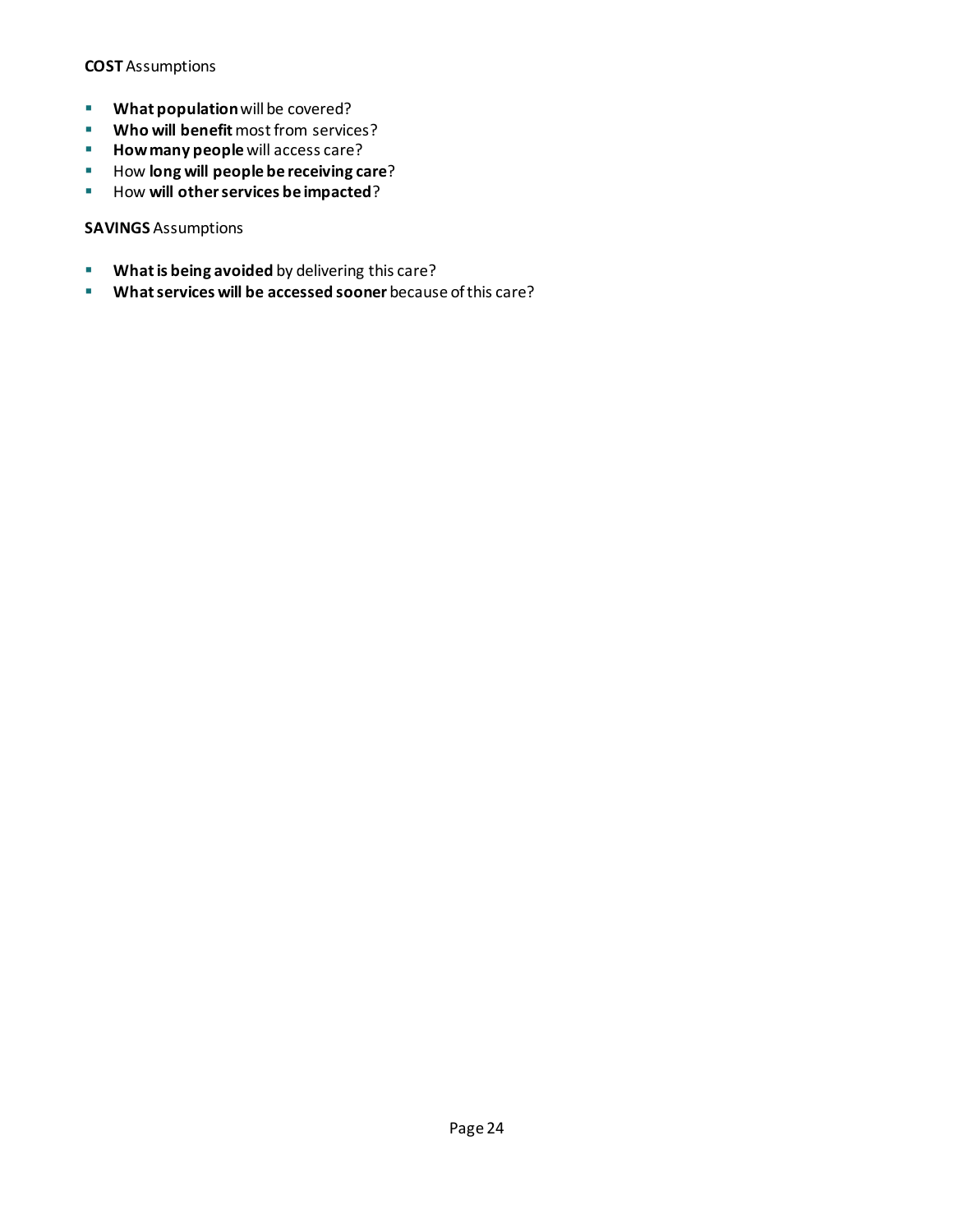## <span id="page-26-0"></span>**Appendix E. Serious Illness Action Network August Summit Agenda**

## **Palliative Care Summit: Practice Policy and Payment August 12 & 13 2021 9:00 – 12:00**

### **Day 2 Agenda**

| <b>Time</b> | <b>Topic</b>                                                                                                   | <b>Speakers</b>                                                                                                                                                                                                                                                      |  |  |
|-------------|----------------------------------------------------------------------------------------------------------------|----------------------------------------------------------------------------------------------------------------------------------------------------------------------------------------------------------------------------------------------------------------------|--|--|
| 9:00        | Welcome and Introductions                                                                                      | Jennifer Lundblad, PhD<br>President and CEO, Stratis Health<br>Jessica Hausauer, PhD<br>Executive Director, Minnesota Network of Hospice and Palliative<br>Care                                                                                                      |  |  |
| 9:10        | Policy and Payment<br>Recommendations from the<br>Minnesota Palliative Care Advisory<br>Council                | Jessica Hausauer, PhD<br>Chair, Minnesota Palliative Care Advisory Council                                                                                                                                                                                           |  |  |
| 9:20        | Payment Design and Changes<br>Needed to Grow Rural Palliative<br>Care                                          | Karla Weng, MPH, CPHQ<br>Senior Program Manager, Stratis Health's Rural Initiatives                                                                                                                                                                                  |  |  |
| 9:35        | Best Practices in Palliative Care<br>Payment and Access                                                        | Alison Silvers, MBA<br>Vice President for Payment and Policy, Center for Advance Palliative<br>Care                                                                                                                                                                  |  |  |
| 10:05       | <b>Small Group Discussion</b>                                                                                  | All                                                                                                                                                                                                                                                                  |  |  |
| 10:30       | One State's Approach: Improving<br>Quality through a Sustainable<br>Community Based Palliative Care<br>Benefit | Torrie Fields, MPH<br>Founder and CEO, Votive Health                                                                                                                                                                                                                 |  |  |
| 11:00       | <b>Small Group Discussion</b>                                                                                  | All                                                                                                                                                                                                                                                                  |  |  |
| 11:20       | Large Group Discussion                                                                                         | All                                                                                                                                                                                                                                                                  |  |  |
| 11:30       | Panel Discussion: Taking Action to<br>Advance Palliative Care Policy and<br>Payment in Minnesota               | Senator Karin Housley<br>Chair, Aging and Long-Term Care Policy<br>Representative Liz Reyer<br>Member, Health Finance and Policy<br>Patrick Courneya<br>Chief Health Plan Medical Office Health Partners<br>Gretchen Ulbee<br>Minnesota Department of Human Services |  |  |
| 11:55       | Next Steps & Closing                                                                                           | All                                                                                                                                                                                                                                                                  |  |  |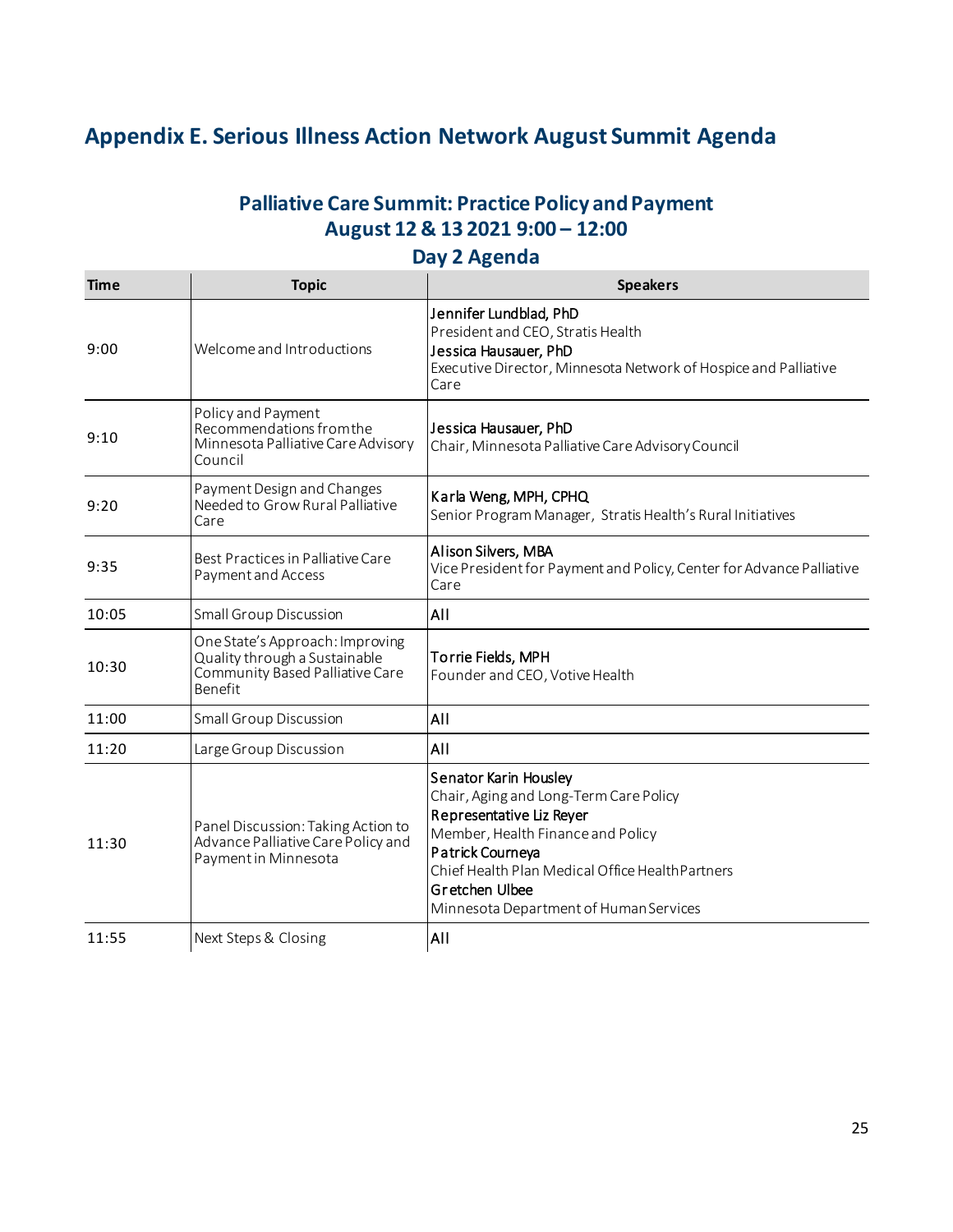## <span id="page-27-0"></span>**Appendix F: Serious Illness Action Network November Agenda**

### **Serious Illness Action Network Fall Forum on Caregiving November 8, 2021 1:00 – 3:00**

| <b>Time</b> | <b>Topic</b>                                                                                        | <b>Speakers</b>                                                                                                                                                                                                                                                                   |  |
|-------------|-----------------------------------------------------------------------------------------------------|-----------------------------------------------------------------------------------------------------------------------------------------------------------------------------------------------------------------------------------------------------------------------------------|--|
| 1:00        | Welcome and Introductions                                                                           | Jessica Hausauer, PhD<br>Jennifer Lundblad, PhD                                                                                                                                                                                                                                   |  |
| 1:05        | Bridging the Family Care Gap                                                                        | Joe Gaugler, PhD<br>Professor and Robert L. Kate Endowed Chair in Long-Term Care and<br>Aging, School of Public Health, UMN                                                                                                                                                       |  |
| 1:15        | Caregiving as a Social Determinant<br>of Health                                                     | Jennifer Olsen, PhD<br>CEO, Rosalynn Carter Institute for Caregivers, Health & Aging Policy<br>Fellow                                                                                                                                                                             |  |
| 1:30        | Recognize, Assist, Include, Support<br>& Engage (RAISE) Family Caregivers<br>Act Report to Congress | Beth Wiggins, MSW, LISW<br>Director of Caregiving and Aging Services, Family Means                                                                                                                                                                                                |  |
| 1:40        | <b>Breakout Session</b>                                                                             |                                                                                                                                                                                                                                                                                   |  |
| 2:00        |                                                                                                     | Dawn Simonson<br>Executive Director, Trellis<br>Sheryl Fairbanks<br>Panel: Caregiver Services & Supports Co-Creator, Dementia Caregiver Re-entry Initiative<br>Dorothea Harris<br>Director, Culturally Responsive Caregiver Support & Dementia<br>Services, Volunteers of America |  |
| 2:30        | <b>Breakout Session</b>                                                                             |                                                                                                                                                                                                                                                                                   |  |
| 2:40        | Recommendations, Next Steps &<br>Closing                                                            |                                                                                                                                                                                                                                                                                   |  |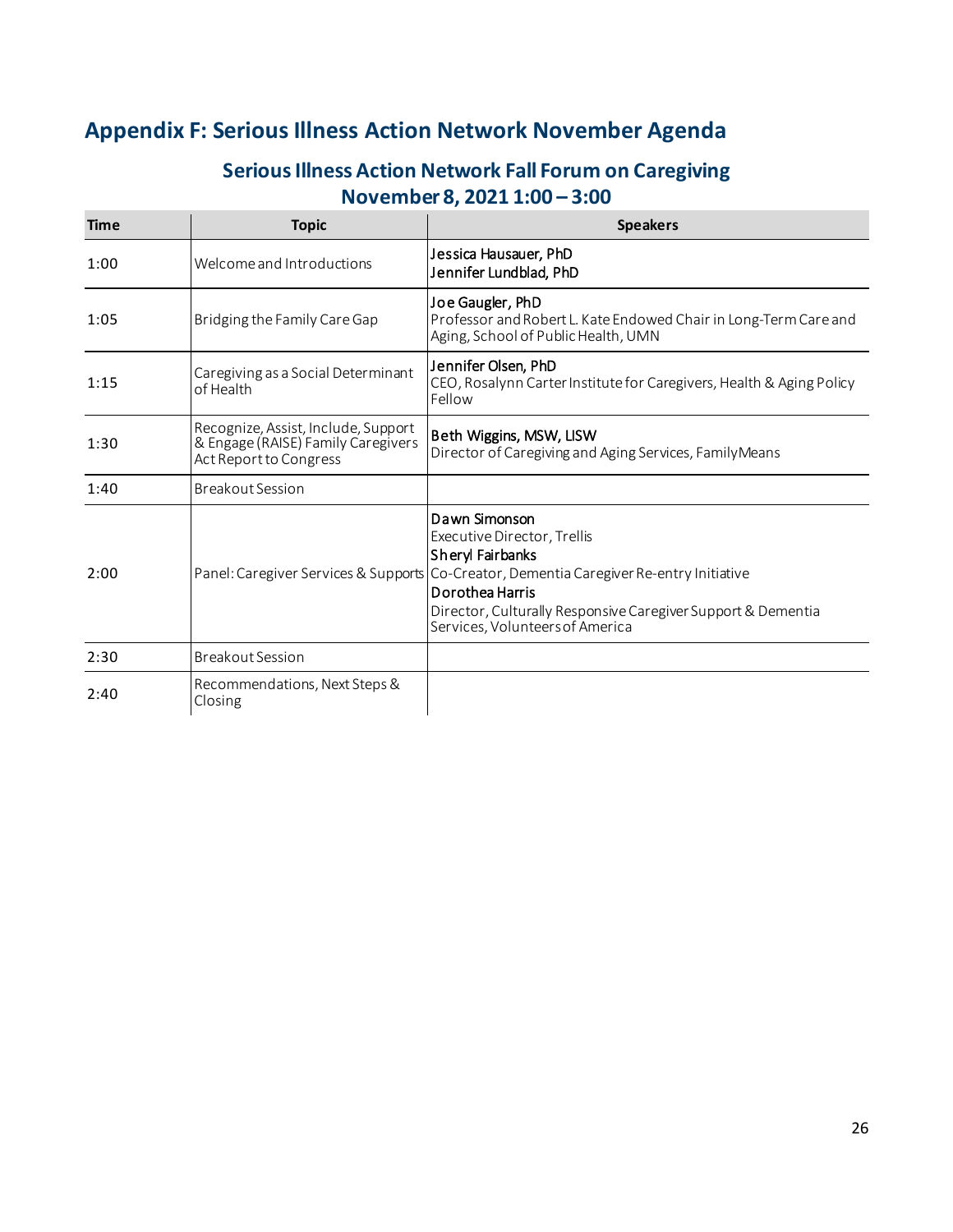## <span id="page-28-0"></span>**Appendix G: Council Members**

### **2021 Palliative Care Advisory Council Members**

| <b>Name</b>         | <b>Seat</b>                                                   | <b>Term End Date</b> |
|---------------------|---------------------------------------------------------------|----------------------|
| Erin Balbach        | Registered Nurse or Advance Practice Nurse                    | 10/1/2022            |
| Jody Chrastek       | Registered Nurse or Advance Practice Nurse (NBCHPN Certified) | 10/1/2023            |
| Karen Gervais       | Member                                                        | 10/1/2023            |
| Audrey Hansen       | Member                                                        | 10/1/2022            |
| Jessica Hausauer    | Patient or Personal Caregiver, Chair                          | 10/1/2023            |
| Intisar Hussein     | Licensed Social Worker                                        | 10/1/2022            |
| C Scott Kammer      | Health Plan Representative                                    | 10/1/2023            |
| Merryn Jolkovsky    | Care Coordinator                                              | 10/1/2023            |
| Deborah Laxson      | Patient or Personal Caregiver, Vice-Chair                     | 10/1/2022            |
| Joe Amberg          | Physician                                                     | 10/1/2022            |
| Elizabeth Mahan     | Care Coordinator (Spiritual Counselor)                        | 10/1/2022            |
| Julie Mayers Benson | Physician (ABHPM Certified)                                   | 10/1/2023            |
| Carol Shapiro       | Patient or Personal Caregiver                                 | 10/1/2022            |
| Dannell Shu         | Patient or Personal Caregiver                                 | 10/1/2023            |
| <b>Adine Stokes</b> | Licensed Health Professional                                  | 10/1/2022            |
| Virginia Thompson   | Licensed Health Professional                                  | 10/1/2023            |
| Karen Wald          | Licensed Health Professional                                  | 10/1/2022            |
| <b>OPEN SEAT</b>    | Physician Assistant (ABHPM Member)                            |                      |

Membership of the Palliative Care Council must include:

- 1. Two physicians, of which one is certified by the American Board of Hospice and Palliative Medicine.
- 2. Two registered nurses or advanced practice registered nurses, of which one is certified by the National Board for Certification of Hospice and Palliative Nurses.
- 3. One care coordinator experienced in working with people with serious or chronic illness and their families.
- 4. One spiritual counselor experienced in working with people with serious or chronic illness and their families.
- 5. Three licensed health professionals, such as complementary and alternative health care practitioners, dietitians or nutritionists, pharmacists, or physical therapists, who are neither physicians nor nurses, but who have experience as members of a palliative care interdisciplinary team working with people with serious or chronic illness and their families.